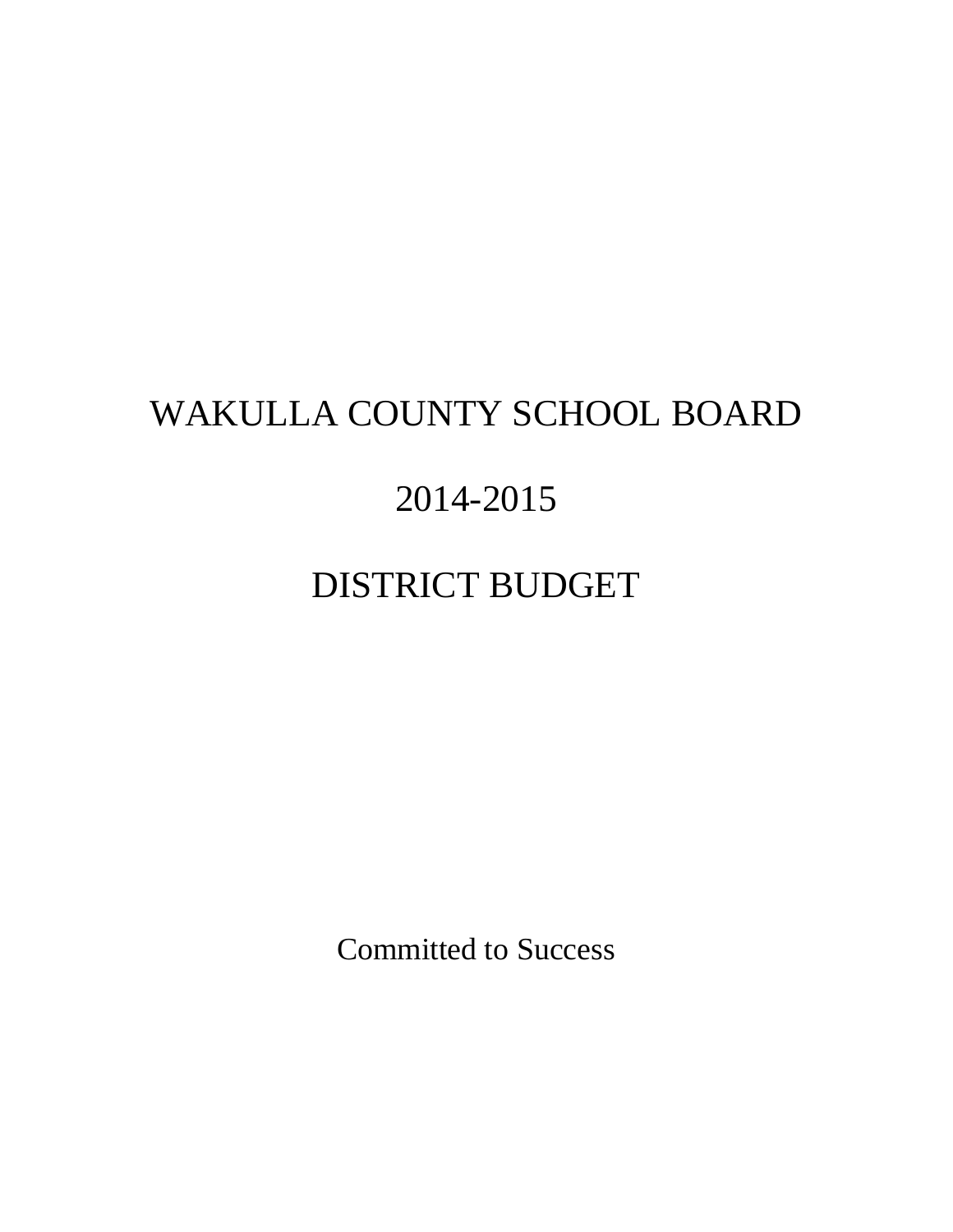## **ROBERT PEARCE**

Superintendent

## **RAY GRAY**

School Board Chairman District I

## **MELISA TAYLOR**

School Board Member District II

### **REBECCA COOK**

School Board Member District III

## **GREGORY THOMAS**

School Board Vice Chairman District IV

### **JERRY EVANS**

School Board Member District V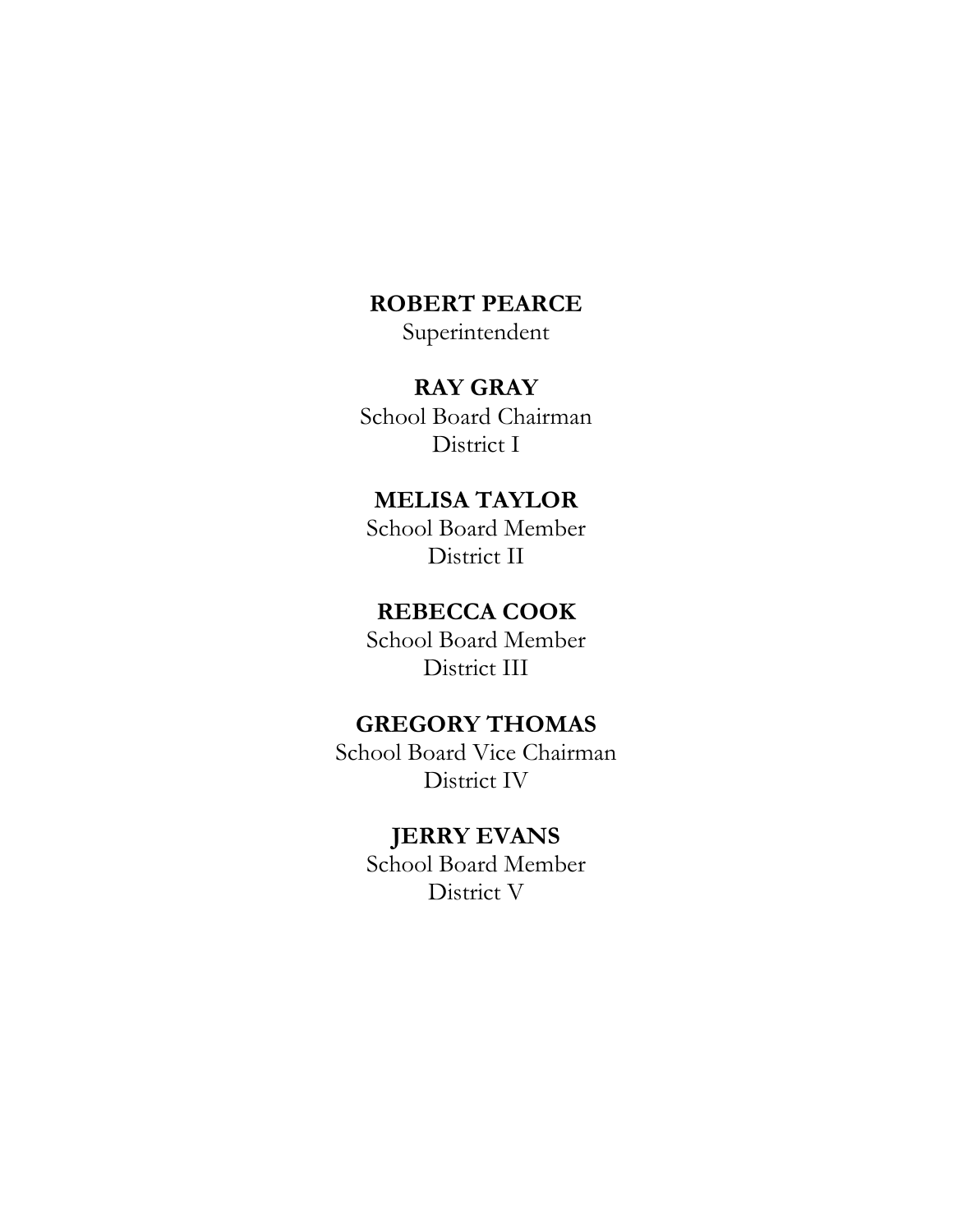#### **DISTRICT SCHOOL BOARD OF WAKULLA COUNTY DISTRICT SUMMARY BUDGET Fiscal Year 2014-15**

| SECTION I. ASSESSMENT AND MILLAGE LEVIES                                      |          |                         | Page 1           |
|-------------------------------------------------------------------------------|----------|-------------------------|------------------|
|                                                                               |          |                         |                  |
| A. Certification of Taxable Value of Property in County by Property Appraiser |          |                         | 1,155,384,924.00 |
|                                                                               |          |                         |                  |
| B. Millage Levies on Nonexempt Property:                                      |          | DISTRICT MILLAGE LEVIES |                  |
|                                                                               | Nonvoted | Voted                   | Total            |
| 1. Required Local Effort                                                      | 5.1160   |                         | 5.1160           |
| 2. Prior-Period Funding Adjustment Millage                                    | 0.0080   |                         | 0.0080           |
| 3. Discretionary Operating                                                    | 0.7480   |                         | 0.7480           |
| 4. Additional Operating                                                       |          | 0.5000                  | 0.5000           |
| 5. Additional Capital Improvement                                             |          |                         |                  |
| 6. Local Capital Improvement                                                  | 1.5000   |                         | 1.5000           |
| 7. Discretionary Capital Improvement                                          |          |                         |                  |
| 8. Debt Service                                                               |          | 0.5650                  | 0.5650           |
| <b>TOTAL MILLS</b>                                                            | 7.3720   | 1.0650                  | 8.4370           |
|                                                                               |          |                         |                  |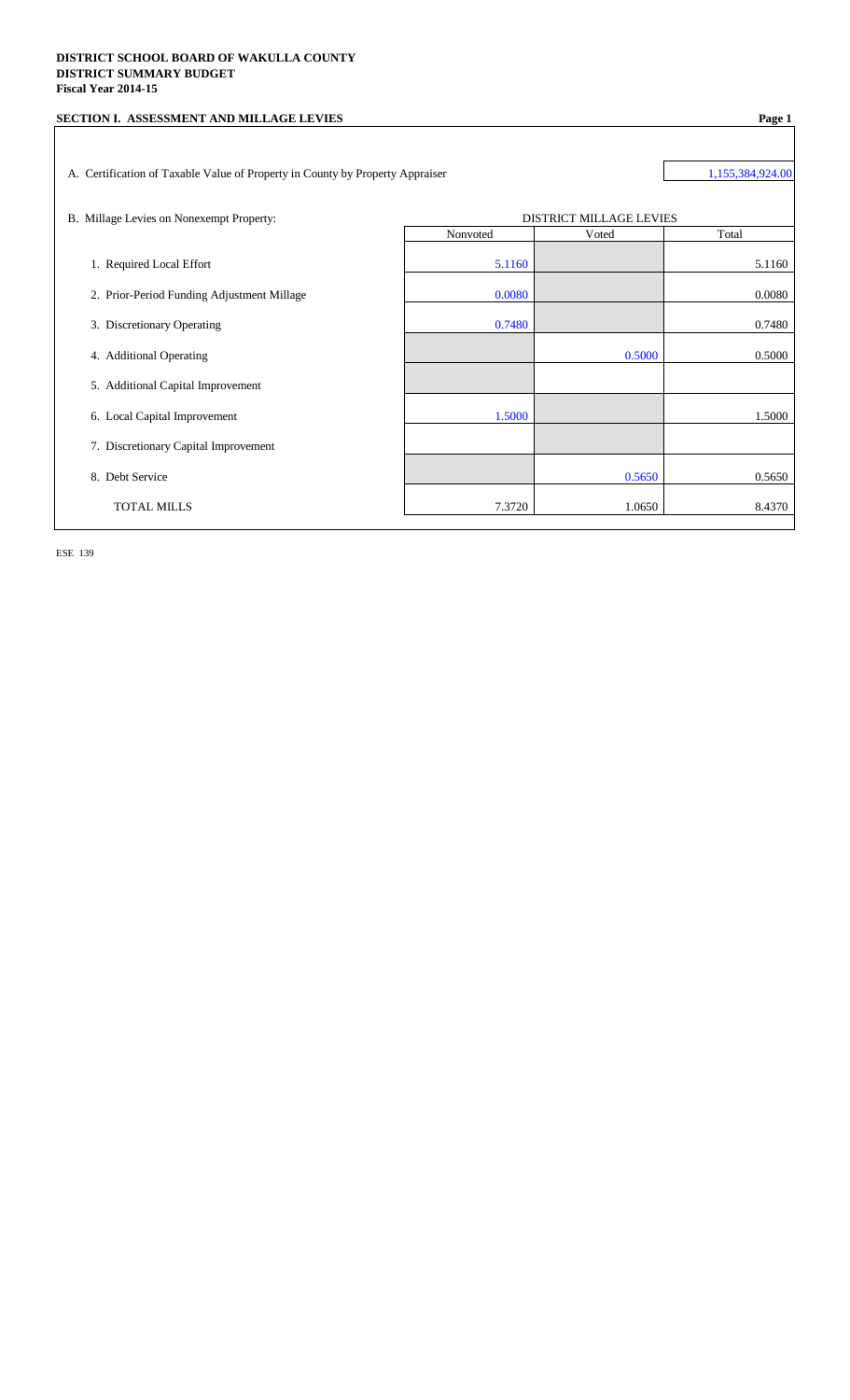### **SECTION II. GENERAL FUND - FUND 100 Page 2**

|                                                                                            | Account      | 1 agu 2                    |
|--------------------------------------------------------------------------------------------|--------------|----------------------------|
| <b>ESTIMATED REVENUES</b>                                                                  | Number       |                            |
| <b>FEDERAL:</b><br>Federal Impact, Current Operations                                      | 3121         |                            |
| Reserve Officers Training Corps (ROTC)                                                     | 3191         | 75,000.00                  |
| Pell Grants                                                                                | 3192         |                            |
| <b>Miscellaneous Federal Direct</b>                                                        | 3199         |                            |
| <b>Total Federal Direct</b><br>FEDERAL THROUGH STATE AND LOCAL:                            | 3100         | 75,000.00                  |
| Medicaid                                                                                   | 3202         | 160,000.00                 |
| <b>National Forest Funds</b>                                                               | 3255         | 145,000.00                 |
| Federal Through Local                                                                      | 3280         | 215,506.00                 |
| Miscellaneous Federal Through State                                                        | 3299         |                            |
| <b>Total Federal Through State and Local</b><br>STATE:                                     | 3200         | 520,506.00                 |
| Florida Education Finance Program (FEFP)                                                   | 3310         | 21,987,570.00              |
| <b>Workforce Development</b>                                                               | 3315         | 171,354.00                 |
| Workforce Development Capitalization Incentive Grant                                       | 3316         |                            |
| Workforce Education Performance Incentive<br><b>Adults With Disabilities</b>               | 3317         |                            |
| CO & DS Withheld for Administrative Expenditure                                            | 3318<br>3323 | 42,500.00<br>3,012.00      |
| Diagnostic and Learning Resources Centers                                                  | 3335         |                            |
| <b>Racing Commission Funds</b>                                                             | 3341         |                            |
| <b>State Forest Funds</b>                                                                  | 3342         |                            |
| <b>State License Tax</b>                                                                   | 3343         |                            |
| <b>District Discretionary Lottery Funds</b><br><b>Class Size Reduction Operating Funds</b> | 3344<br>3355 | 46,405.00<br>5,314,338.00  |
| Florida School Recognition Funds                                                           | 3361         | 280,584.00                 |
| <b>Excellent Teaching Program</b>                                                          | 3363         |                            |
| Voluntary Prekindergarten Program                                                          | 3371         | 100,000.00                 |
| Preschool Projects                                                                         | 3372         |                            |
| <b>Reading Programs</b><br>Full-Service Schools Program                                    | 3373<br>3378 |                            |
| Other Miscellaneous State Revenue                                                          | 3399         | 120,797.00                 |
| <b>Total State</b>                                                                         | 3300         | 28,066,560.00              |
| LOCAL:                                                                                     |              |                            |
| <b>District School Taxes</b>                                                               | 3411<br>3421 | 7,067,628.00               |
| <b>Tax Redemptions</b><br>Payment in Lieu of Taxes                                         | 3422         |                            |
| <b>Excess Fees</b>                                                                         | 3423         |                            |
| Tuition                                                                                    | 3424         |                            |
| Rent                                                                                       | 3425         |                            |
| <b>Investment Income</b><br>Gifts, Grants and Bequests                                     | 3430<br>3440 | 10,000.00                  |
| <b>Adult General Education Course Fees</b>                                                 | 3461         |                            |
| Postsecondary Vocational Course Fees                                                       | 3462         | 8,000.00                   |
| <b>Continuing Workforce Education Course Fees</b>                                          | 3463         |                            |
| <b>Capital Improvement Fees</b>                                                            | 3464         |                            |
| Postsecondary Lab Fees<br><b>Lifelong Learning Fees</b>                                    | 3465<br>3466 |                            |
| General Education Development (GED) Testing Fees                                           | 3467         | 7,000.00                   |
| <b>Financial Aid Fees</b>                                                                  | 3468         |                            |
| Other Student Fees                                                                         | 3469         |                            |
| Preschool Program Fees                                                                     | 3471         | 12,000.00                  |
| Prekindergarten Early Intervention Fees<br>School-Age Child Care Fees                      | 3472<br>3473 |                            |
| Other Schools, Courses and Classes Fees                                                    | 3479         |                            |
| <b>Miscellaneous Local Sources</b>                                                         | 3490         | 377,000.00                 |
| <b>Total Local</b>                                                                         | 3400         | 7,481,628.00               |
| <b>TOTAL ESTIMATED REVENUES</b>                                                            |              | 36,143,694.00              |
| <b>OTHER FINANCING SOURCES</b><br>Loans                                                    | 3720         |                            |
| Sale of Capital Assets                                                                     | 3730         | 30,000.00                  |
| <b>Loss Recoveries</b>                                                                     | 3740         |                            |
| Transfers In:                                                                              |              |                            |
| From Debt Service Funds                                                                    | 3620         |                            |
| From Capital Projects Funds<br>From Special Revenue Funds                                  | 3630<br>3640 | 676,103.00                 |
| From Permanent Funds                                                                       | 3660         |                            |
| From Internal Service Funds                                                                | 3670         |                            |
| From Enterprise Funds                                                                      | 3690         |                            |
| <b>Total Transfers In</b>                                                                  | 3600         | 676,103.00                 |
| <b>TOTAL OTHER FINANCING SOURCES</b><br>Fund Balance, July 1, 2014                         | 2800         | 706,103.00<br>4,479,113.05 |
| <b>TOTAL ESTIMATED REVENUES, OTHER</b>                                                     |              |                            |
| FINANCING SOURCES AND FUND BALANCE                                                         |              | 41,328,910.05              |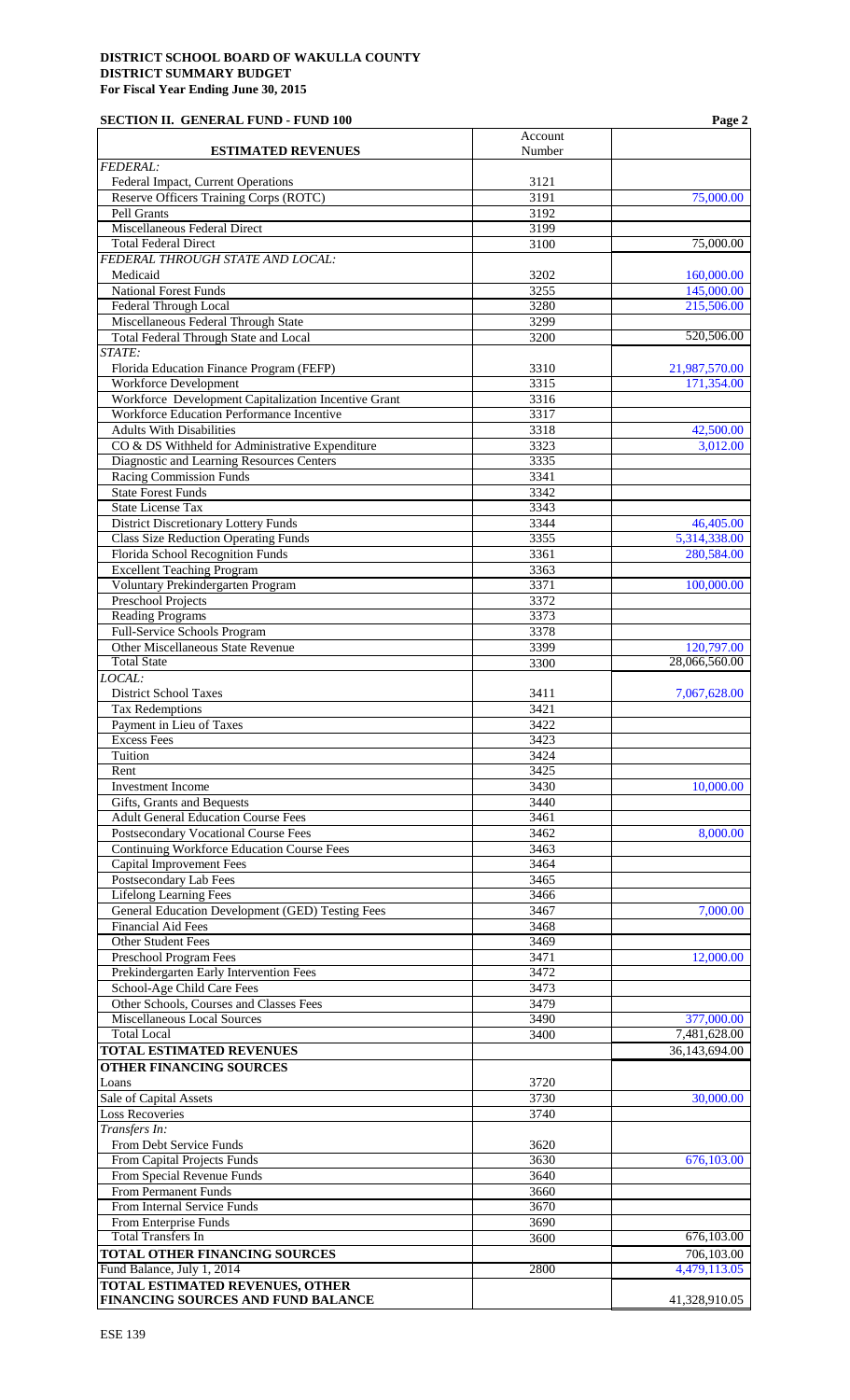**SECTION II. GENERAL FUND - FUND 100 (Continued) Page 3**

| <b>APPROPRIATIONS</b>                                          | Account<br>Number | Totals        | Salaries<br>100 | <b>Employee Benefits</b><br>200 | <b>Purchased Services</b><br>300 | <b>Energy Services</b><br>400 | Materials & Supplies<br>500 | Capital Outlay<br>600 | Other<br>700 |
|----------------------------------------------------------------|-------------------|---------------|-----------------|---------------------------------|----------------------------------|-------------------------------|-----------------------------|-----------------------|--------------|
| Instruction                                                    | 5000              | 21,543,705.62 | 14,075,605.84   | 3,849,186.78                    | 1,670,410.17                     | 4,350.00                      | 1,599,214.26                | 258,388.57            | 86,550.00    |
| <b>Student Personnel Services</b>                              | 6100              | 2,183,143.16  | 1,307,437.62    | 381,079.69                      | 442,998.66                       | 1,270.00                      | 9,600.00                    | 38,657.19             | 2,100.00     |
| <b>Instructional Media Services</b>                            | 6200              | 532,614.05    | 362,391.97      | 105,211.75                      | 1,400.79                         |                               | 6,875.14                    | 56,634.40             | 100.00       |
| Instruction and Curriculum Development Services                | 6300              | 527,065.03    | 409,523.92      | 108,491.11                      | 5,300.00                         |                               | 1,000.00                    | 2,750.00              |              |
| <b>Instructional Staff Training Services</b>                   | 6400              | 213,534.20    | 90,482.91       | 12,649.57                       | 100,055.94                       |                               | 8,288.25                    |                       | 2,057.53     |
| <b>Instructional-Related Technology</b>                        | 6500              | 216,005.88    | 162,191.00      | 52,814.88                       |                                  |                               | 1,000.00                    |                       |              |
| Board                                                          | 7100              | 568,577.37    | 133,005.00      | 112,545.02                      | 310,072.81                       |                               |                             |                       | 12,954.54    |
| General Administration                                         | 7200              | 305,935.31    | 144,363.11      | 72,492.20                       | 47,780.00                        |                               | 25,000.00                   | 5,000.00              | 11,300.00    |
| School Administration                                          | 7300              | 2,561,927.85  | 2,000,430.15    | 529,922.45                      | 10,200.00                        |                               | 7,675.25                    | 9,550.00              | 4,150.00     |
| Facilities Acquisition and Construction                        | 7400              | 390,068.80    | 62,900.00       | 19,968.80                       | 17,250.00                        |                               | 1,300.00                    | 288,650.00            |              |
| <b>Fiscal Services</b>                                         | 7500              | 389,983.10    | 268,486.75      | 75,746.20                       | 30,750.15                        |                               | 9,000.00                    | 3,000.00              | 3,000.00     |
| Food Service                                                   | 7600              | 5,875.44      | 4,941.42        | 934.02                          |                                  |                               |                             |                       |              |
| <b>Central Services</b>                                        | 7700              | 673,609.98    | 337,070.00      | 85,067.35                       | 206,572.63                       |                               | 27,900.00                   | 14,700.00             | 2,300.00     |
| <b>Student Transportation Services</b>                         | 7800              | 3,061,551.38  | 1,324,095.50    | 558,820.07                      | 277,422.81                       | 584,950.00                    | 196,961.00                  | 71,302.00             | 48,000.00    |
| Operation of Plant                                             | 7900              | 4,491,755.84  | 1,560,868.92    | 571,829.44                      | 1,066,526.90                     | 1,172,323.29                  | 99,057.29                   | 21,150.00             |              |
| Maintenance of Plant                                           | 8100              | 1,000,218.06  | 429,800.00      | 113,475.74                      | 169,315.20                       | 18,700.00                     | 177,090.67                  | 91,136.45             | 700.00       |
| <b>Administrative Technology Services</b>                      | 8200              | 231,292.78    | 64,674.00       | 16,618.78                       | 150,000.00                       |                               |                             |                       |              |
| <b>Community Services</b>                                      | 9100              | 6,750.00      | 6,200.00        | 550.00                          |                                  |                               |                             |                       |              |
| Debt Service                                                   | 9200              |               |                 |                                 |                                  |                               |                             |                       |              |
| Other Capital Outlay                                           | 9300              |               |                 |                                 |                                  |                               |                             |                       |              |
| <b>TOTAL APPROPRIATIONS</b>                                    |                   | 38,903,613.85 | 22,744,468.11   | 6,667,403.85                    | 4,506,056.06                     | 1,781,593.29                  | 2,169,961.86                | 860,918.61            | 173,212.07   |
| <b>OTHER FINANCING USES:</b><br>Transfers Out: (Function 9700) |                   |               |                 |                                 |                                  |                               |                             |                       |              |
| To Debt Service Funds                                          | 920               |               |                 |                                 |                                  |                               |                             |                       |              |
| To Capital Projects Funds                                      | 930               |               |                 |                                 |                                  |                               |                             |                       |              |
| To Special Revenue Funds                                       | 940               | 30,000.00     |                 |                                 |                                  |                               |                             |                       |              |
| To Permanent Funds                                             | 960               |               |                 |                                 |                                  |                               |                             |                       |              |
| To Internal Service Funds                                      | 970               |               |                 |                                 |                                  |                               |                             |                       |              |
| To Enterprise Funds                                            | 990               |               |                 |                                 |                                  |                               |                             |                       |              |
| <b>Total Transfers Out</b>                                     | 9700              | 30,000.00     |                 |                                 |                                  |                               |                             |                       |              |
| TOTAL OTHER FINANCING USES                                     |                   | 30,000.00     |                 |                                 |                                  |                               |                             |                       |              |
| Nonspendable Fund Balance, June 30, 2015                       | 2710              | 120,000.00    |                 |                                 |                                  |                               |                             |                       |              |
| Restricted Fund Balance, June 30, 2015                         | 2720              |               |                 |                                 |                                  |                               |                             |                       |              |
| Committed Fund Balance, June 30, 2015                          | 2730              |               |                 |                                 |                                  |                               |                             |                       |              |
| Assigned Fund Balance, June 30, 2015                           | 2740              |               |                 |                                 |                                  |                               |                             |                       |              |
| Unassigned Fund Balance, June 30, 2015                         | 2750              | 2,275,296.20  |                 |                                 |                                  |                               |                             |                       |              |
| TOTAL ENDING FUND BALANCE                                      | 2700              | 2,395,296.20  |                 |                                 |                                  |                               |                             |                       |              |
| TOTAL APPROPRIATIONS, OTHER FINANCING USES                     |                   |               |                 |                                 |                                  |                               |                             |                       |              |
| <b>AND FUND BALANCE</b>                                        |                   | 41,328,910.05 |                 |                                 |                                  |                               |                             |                       |              |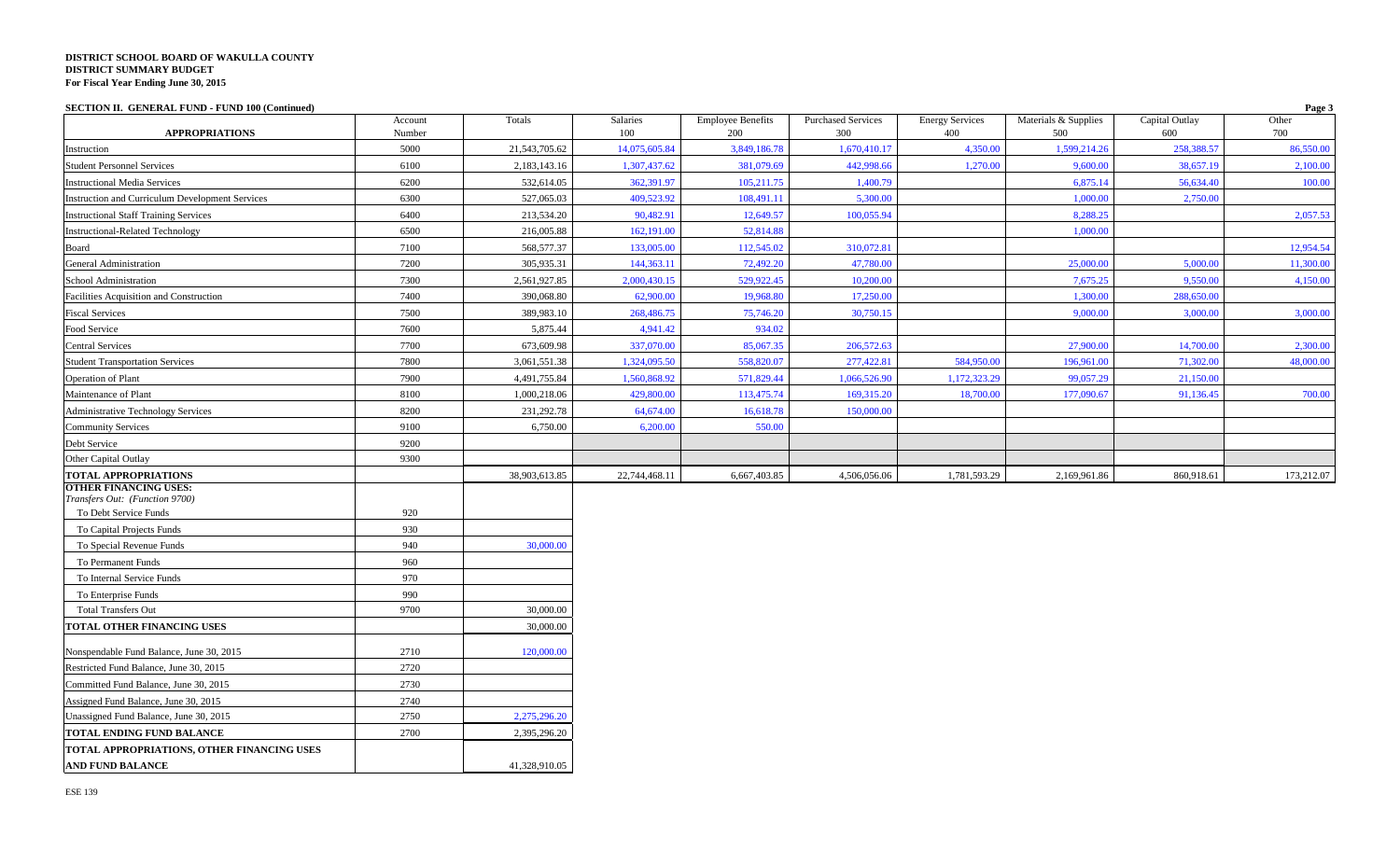| <b>SECTION III. SPECIAL REVENUE FUNDS - FOOD SERVICES - FUND 410</b> | Page 4  |              |  |
|----------------------------------------------------------------------|---------|--------------|--|
|                                                                      | Account |              |  |
| <b>ESTIMATED REVENUES</b>                                            | Number  |              |  |
| FEDERAL THROUGH STATE AND LOCAL:                                     |         |              |  |
| National School Lunch Act                                            | 3260    | 1,284,272.69 |  |
| <b>USDA-Donated Commodities</b>                                      | 3265    | 120,000.00   |  |
| Federal Through Local                                                | 3280    |              |  |
| Miscellaneous Federal Through State                                  | 3299    |              |  |
| Total Federal Through State and Local                                | 3200    | 1,404,272.69 |  |
| STATE:                                                               |         |              |  |
| <b>School Breakfast Supplement</b>                                   | 3337    | 9,731.00     |  |
| School Lunch Supplement                                              | 3338    | 13,899.00    |  |
| <b>Other Miscellaneous State Revenue</b>                             | 3399    |              |  |
| <b>Total State</b>                                                   | 3300    | 23,630.00    |  |
| LOCAL:                                                               |         |              |  |
| <b>Investment Income</b>                                             | 3430    |              |  |
| Gifts, Grants and Bequests                                           | 3440    |              |  |
| Food Service                                                         | 3450    | 541,814.00   |  |
| Other Miscellaneous Local Sources                                    | 3495    |              |  |
| <b>Total Local</b>                                                   | 3400    | 541,814.00   |  |
| <b>TOTAL ESTIMATED REVENUES</b>                                      |         | 1,969,716.69 |  |
| <b>OTHER FINANCING SOURCES:</b>                                      |         |              |  |
| Loans                                                                | 3720    |              |  |
| Sale of Capital Assets                                               | 3730    |              |  |
| <b>Loss Recoveries</b>                                               | 3740    |              |  |
| Transfers In:                                                        |         |              |  |
| From General Fund                                                    | 3610    | 30,000.00    |  |
| From Debt Service Funds                                              | 3620    |              |  |
| From Capital Projects Funds                                          | 3630    |              |  |
| <b>Interfund Transfer</b>                                            | 3650    |              |  |
| From Permanent Funds                                                 | 3660    |              |  |
| From Internal Service Funds                                          | 3670    |              |  |
| From Enterprise Funds                                                | 3690    |              |  |
| <b>Total Transfers In</b>                                            | 3600    | 30,000.00    |  |
| TOTAL OTHER FINANCING SOURCES                                        |         | 30,000.00    |  |
|                                                                      |         |              |  |
| Fund Balance, July 1, 2014                                           | 2800    | 406,333.23   |  |
| TOTAL ESTIMATED REVENUES, OTHER FINANCING                            |         |              |  |
| <b>SOURCES AND FUND BALANCE</b>                                      |         | 2,406,049.92 |  |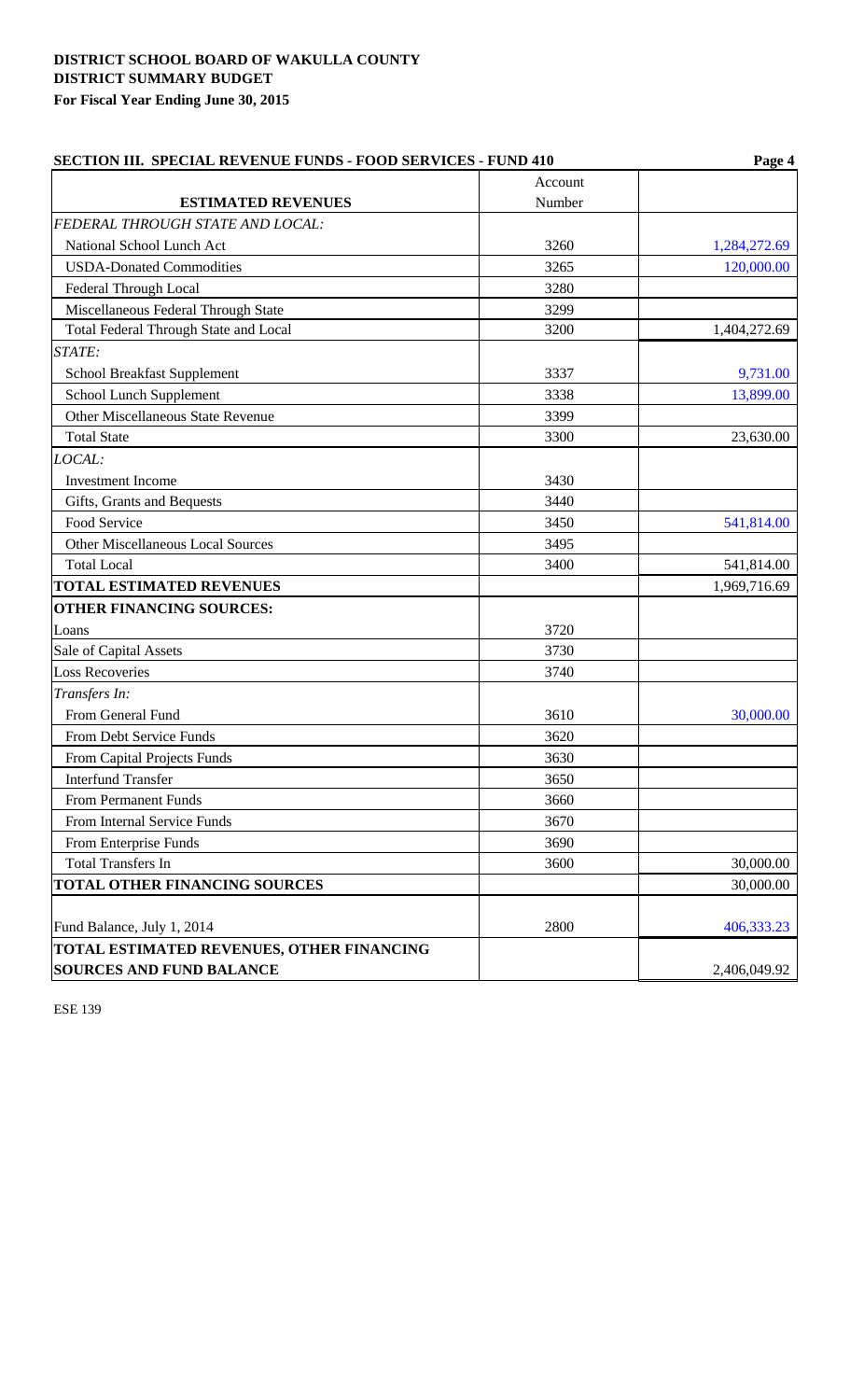### **SECTION III. SPECIAL REVENUE FUNDS - FOOD SERVICES - FUND 410 (CONTINUED) Page 5**

| <b>APPROPRIATIONS</b>                      | Account<br>Number |              |
|--------------------------------------------|-------------------|--------------|
| Food Services: (Function 7600)             |                   |              |
|                                            |                   |              |
| Salaries                                   | 100               | 824,752.00   |
| <b>Employee Benefits</b>                   | 200               | 300,917.00   |
| <b>Purchased Services</b>                  | 300               | 39,418.00    |
| <b>Energy Services</b>                     | 400               |              |
| <b>Materials and Supplies</b>              | 500               | 921,800.00   |
| Capital Outlay                             | 600               | 28,275.00    |
| Other                                      | 700               | 38,440.00    |
| Capital Outlay (Function 9300)             | 600               |              |
| <b>TOTAL APPROPRIATIONS</b>                | 7600              | 2,153,602.00 |
| <b>OTHER FINANCING USES:</b>               |                   |              |
| Transfers Out (Function 9700)              |                   |              |
| To General Fund                            | 910               |              |
| To Debt Service Funds                      | 920               |              |
| To Capital Projects Funds                  | 930               |              |
| Interfund                                  | 950               |              |
| <b>To Permanent Funds</b>                  | 960               |              |
| To Internal Service Funds                  | 970               |              |
| To Enterprise Funds                        | 990               |              |
| <b>Total Transfers Out</b>                 | 9700              |              |
| TOTAL OTHER FINANCING USES                 |                   |              |
| Nonspendable Fund Balance, June 30, 2015   | 2710              |              |
| Restricted Fund Balance, June 30, 2015     | 2720              | 252,447.92   |
| Committed Fund Balance, June 30, 2015      | 2730              |              |
| Assigned Fund Balance, June 30, 2015       | 2740              |              |
| Unassigned Fund Balance, June 30, 2015     | 2750              |              |
| <b>TOTAL ENDING FUND BALANCE</b>           | 2700              | 252,447.92   |
| TOTAL APPROPRIATIONS, OTHER FINANCING USES |                   |              |
| <b>AND FUND BALANCE</b>                    |                   | 2,406,049.92 |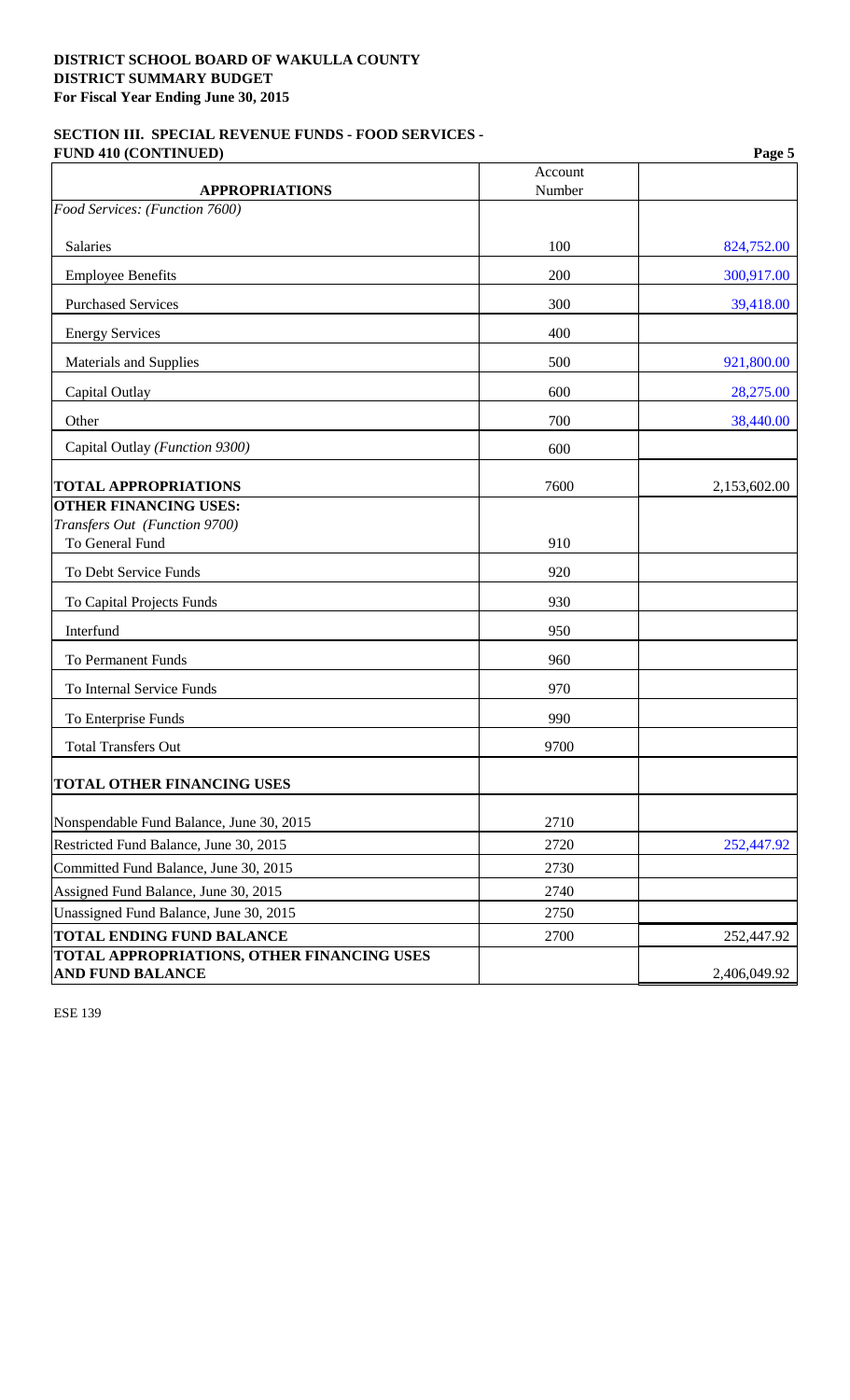### **SECTION IV. SPECIAL REVENUE FUNDS - OTHER FEDERAL PROGRAMS - FUND 420** Page 6

|                                                                   | Account |              |
|-------------------------------------------------------------------|---------|--------------|
| <b>ESTIMATED REVENUES</b>                                         | Number  |              |
| <b>FEDERAL DIRECT:</b>                                            |         |              |
| Workforce Investment Act                                          | 3170    |              |
| <b>Community Action Programs</b>                                  | 3180    |              |
| Reserve Officers Training Corps (ROTC)                            | 3191    |              |
| <b>Miscellaneous Federal Direct</b>                               | 3199    |              |
| <b>Total Federal Direct</b>                                       | 3100    |              |
| FEDERAL THROUGH STATE AND LOCAL:                                  |         |              |
| <b>Vocational Education Acts</b>                                  | 3201    | 105,433.36   |
| Medicaid                                                          | 3202    |              |
| Workforce Investment Act                                          | 3220    |              |
| Teacher and Principal Training and Recruitment - Title II, Part A | 3225    |              |
| Math & Science Partnerships - Title II, Part B                    | 3226    | 285,209.00   |
| Drug-Free Schools                                                 | 3227    |              |
| Individuals with Disabilities Education Act (IDEA)                | 3230    | 1,548,744.82 |
| Elementary and Secondary Education Act, Title I                   | 3240    | 1,056,627.84 |
| <b>Adult General Education</b>                                    | 3251    | 72,141.96    |
| <b>Vocational Rehabilitation</b>                                  | 3253    |              |
| Federal Through Local                                             | 3280    |              |
| Miscellaneous Federal Through State                               | 3299    |              |
| Total Federal Through State And Local                             | 3200    | 3,068,156.98 |
| STATE:                                                            |         |              |
| <b>Other Miscellaneous State Revenue</b>                          | 3399    |              |
| <b>Total State</b>                                                | 3300    |              |
| LOCAL:                                                            |         |              |
| <b>Investment Income</b>                                          | 3430    |              |
| Gifts, Grants and Bequests                                        | 3440    |              |
| <b>Adult General Education Course Fees</b>                        | 3461    |              |
| Other Miscellaneous Local Sources                                 | 3495    |              |
| <b>Total Local</b>                                                | 3400    |              |
| <b>TOTAL ESTIMATED REVENUES</b>                                   |         | 3,068,156.98 |
| <b>OTHER FINANCING SOURCES:</b>                                   |         |              |
| Loans                                                             | 3720    |              |
| Sale of Capital Assets                                            | 3730    |              |
| <b>Loss Recoveries</b>                                            | 3740    |              |
| Transfers In:                                                     |         |              |
| From General Fund                                                 | 3610    |              |
| From Debt Service Funds                                           | 3620    |              |
| From Capital Projects Funds                                       | 3630    |              |
| Interfund                                                         | 3650    |              |
| <b>From Permanent Funds</b>                                       | 3660    |              |
| From Internal Service Funds                                       | 3670    |              |
| From Enterprise Funds                                             | 3690    |              |
| <b>Total Transfers In</b>                                         | 3600    |              |
| <b>TOTAL OTHER FINANCING SOURCES</b>                              |         |              |
|                                                                   |         |              |
| Fund Balance, July 1, 2014                                        | 2800    |              |
| TOTAL ESTIMATED REVENUES, OTHER FINANCING                         |         |              |
| <b>SOURCES AND FUND BALANCE</b>                                   |         | 3,068,156.98 |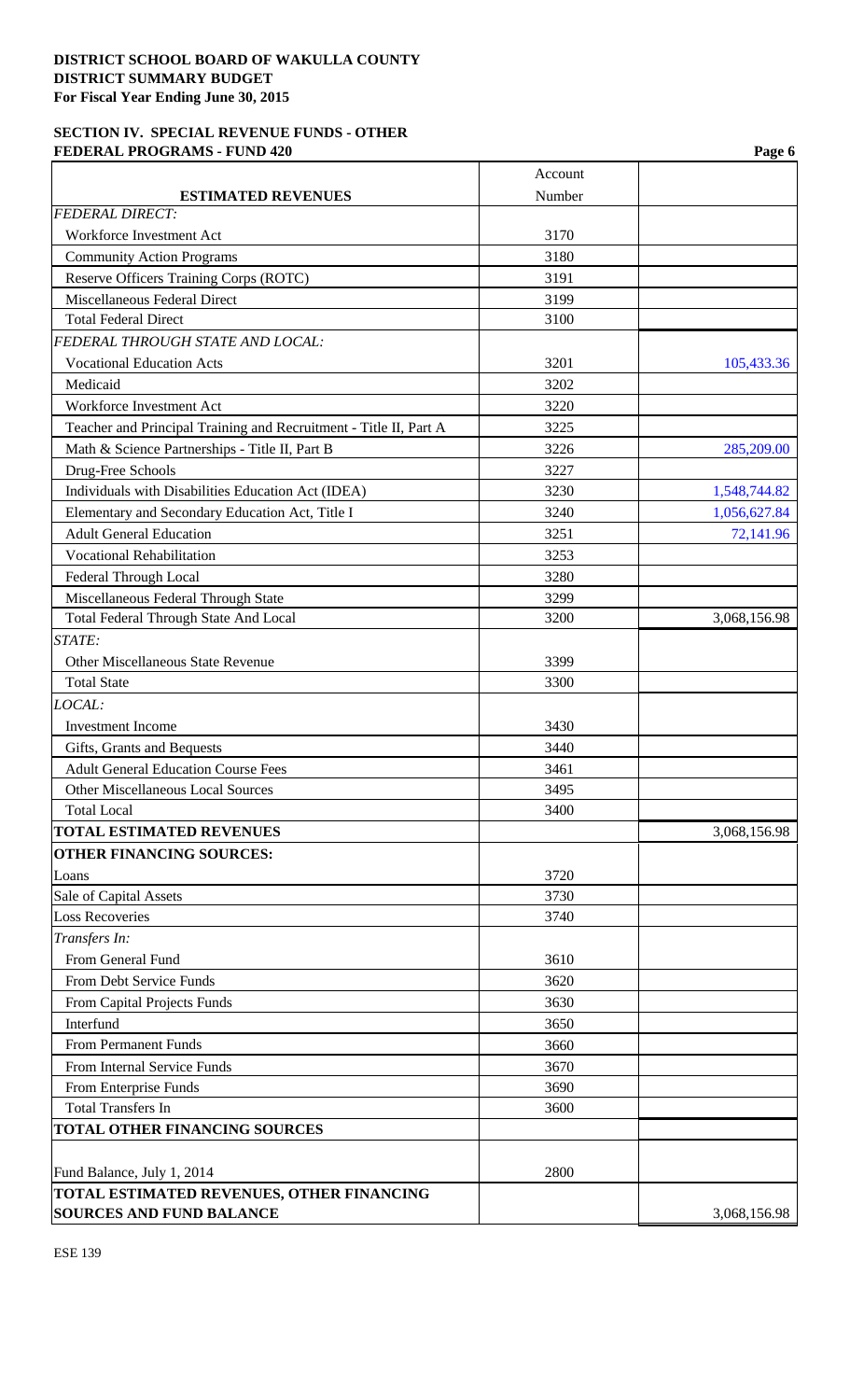**SECTION IV. SPECIAL REVENUE FUNDS - OTHER FEDERAL PROGRAMS - FUND 420 (Continued) Page 7**

| $\mu$                                                  | Account | Totals       | Salaries     | <b>Employee Benefits</b> | <b>Purchased Services</b> | <b>Energy Services</b> | Materials & Supplies | Capital Outlay | $    -$<br>Other |
|--------------------------------------------------------|---------|--------------|--------------|--------------------------|---------------------------|------------------------|----------------------|----------------|------------------|
| <b>APPROPRIATIONS</b>                                  | Number  |              | 100          | 200                      | 300                       | 400                    | 500                  | 600            | 700              |
| Instruction                                            | 5000    | 1,987,815.03 | 1,216,046.00 | 376,069.40               | 84,622.00                 |                        | 74,052.07            | 214,255.56     | 22,770.00        |
| <b>Student Personnel Services</b>                      | 6100    | 154,449.61   | 10,000.00    | 383.00                   | 129,583.20                |                        | 8,805.31             | 5,678.10       |                  |
| <b>Instructional Media Services</b>                    | 6200    |              |              |                          |                           |                        |                      |                |                  |
| <b>Instruction and Curriculum Development Services</b> | 6300    | 336,750.78   | 241,000.00   | 56,400.00                | 27,100.00                 |                        | 5,000.00             | 5,750.78       | 1,500.00         |
| <b>Instructional Staff Training Services</b>           | 6400    | 444,440.08   | 251,720.00   | 62,968.08                | 72,786.00                 |                        | 9,852.00             | 13,614.00      | 33,500.00        |
| <b>Instructional-Related Technology</b>                | 6500    |              |              |                          |                           |                        |                      |                |                  |
| Board                                                  | 7100    |              |              |                          |                           |                        |                      |                |                  |
| General Administration                                 | 7200    | 123,701.57   |              |                          |                           |                        |                      |                | 123,701.57       |
| School Administration                                  | 7300    |              |              |                          |                           |                        |                      |                |                  |
| Facilities Acquisition and Construction                | 7400    |              |              |                          |                           |                        |                      |                |                  |
| <b>Fiscal Services</b>                                 | 7500    |              |              |                          |                           |                        |                      |                |                  |
| Food Services                                          | 7600    |              |              |                          |                           |                        |                      |                |                  |
| <b>Central Services</b>                                | 7700    | 20,999.91    | 5,500.00     | 1,485.00                 |                           | 10,014.91              |                      |                | 4,000.00         |
| <b>Student Transportation Services</b>                 | 7800    |              |              |                          |                           |                        |                      |                |                  |
| Operation of Plant                                     | 7900    |              |              |                          |                           |                        |                      |                |                  |
| Maintenance of Plant                                   | 8100    |              |              |                          |                           |                        |                      |                |                  |
| <b>Administrative Technology Services</b>              | 8200    |              |              |                          |                           |                        |                      |                |                  |
| <b>Community Services</b>                              | 9100    |              |              |                          |                           |                        |                      |                |                  |
| Other Capital Outlay                                   | 9300    |              |              |                          |                           |                        |                      |                |                  |
| <b>TOTAL APPROPRIATIONS</b>                            |         | 3,068,156.98 | 1,724,266.00 | 497,305.48               | 314,091.20                | 10,014.91              | 97,709.38            | 239,298.44     | 185,471.57       |
| <b>OTHER FINANCING USES:</b>                           |         |              |              |                          |                           |                        |                      |                |                  |
| Transfers Out: (Function 9700)                         |         |              |              |                          |                           |                        |                      |                |                  |
| To General Fund                                        | 910     |              |              |                          |                           |                        |                      |                |                  |
| To Debt Service Funds                                  | 920     |              |              |                          |                           |                        |                      |                |                  |
| To Capital Projects Funds                              | 930     |              |              |                          |                           |                        |                      |                |                  |
| Interfund                                              | 950     |              |              |                          |                           |                        |                      |                |                  |
| To Permanent Funds                                     | 960     |              |              |                          |                           |                        |                      |                |                  |
| To Internal Service Funds                              | 970     |              |              |                          |                           |                        |                      |                |                  |
| To Enterprise Funds                                    | 990     |              |              |                          |                           |                        |                      |                |                  |
| <b>Total Transfers Out</b>                             | 9700    |              |              |                          |                           |                        |                      |                |                  |
| TOTAL OTHER FINANCING USES                             |         |              |              |                          |                           |                        |                      |                |                  |
| Nonspendable Fund Balance, June 30, 2015               | 2710    |              |              |                          |                           |                        |                      |                |                  |
| Restricted Fund Balance, June 30, 2015                 | 2720    |              |              |                          |                           |                        |                      |                |                  |
| Committed Fund Balance, June 30, 2015                  | 2730    |              |              |                          |                           |                        |                      |                |                  |
| Assigned Fund Balance, June 30, 2015                   | 2740    |              |              |                          |                           |                        |                      |                |                  |
| Unassigned Fund Balance, June 30, 2015                 | 2750    |              |              |                          |                           |                        |                      |                |                  |
| <b>TOTAL ENDING FUND BALANCE</b>                       | 2700    |              |              |                          |                           |                        |                      |                |                  |
| TOTAL APPROPRIATIONS, OTHER FINANCING USES             |         |              |              |                          |                           |                        |                      |                |                  |
| <b>AND FUND BALANCE</b>                                |         | 3,068,156.98 |              |                          |                           |                        |                      |                |                  |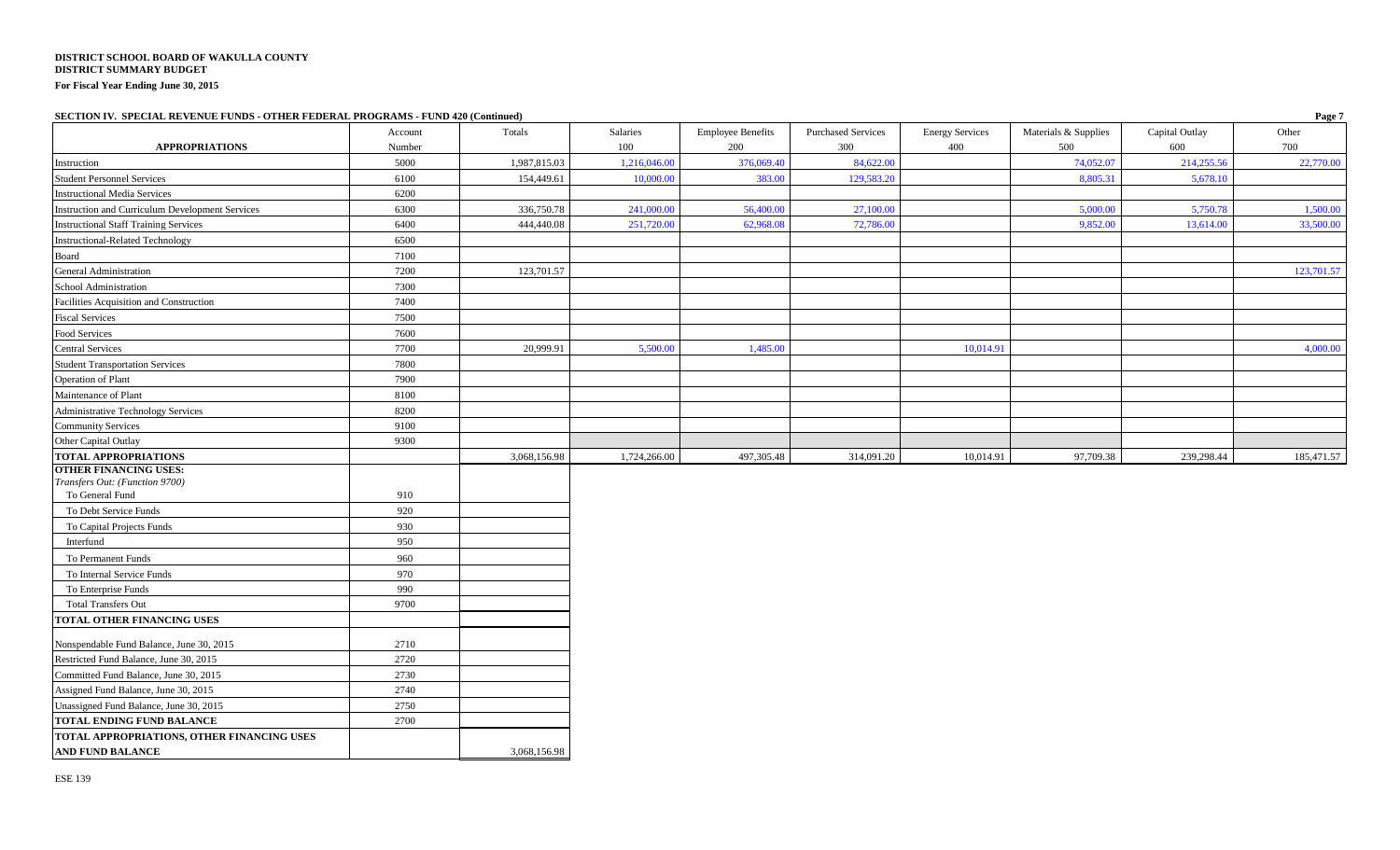### **SECTION V. SPECIAL REVENUE FUNDS - TARGETED ARRA STIMULUS FUNDS - FUND 432 Page 8**

| <b>FEDERAL DIRECT:</b><br>Miscellaneous Federal Direct<br>3199<br><b>Total Federal Direct</b><br>3100<br>FEDERAL THROUGH STATE AND LOCAL:<br>Individuals with Disabilities Education Act (IDEA)<br>3230<br>Elementary and Secondary Education Act, Title I<br>3240<br>Miscellaneous Federal Through State<br>3299<br><b>Total Federal Through State And Local</b><br>3200<br>STATE:<br><b>Other Miscellaneous State Revenue</b><br>3399<br><b>Total State</b><br>3300<br>LOCAL:<br><b>Investment Income</b><br>3430<br>3440<br>Gifts, Grants and Bequests<br><b>Other Miscellaneous Local Sources</b><br>3495<br><b>Total Local</b><br>3400<br><b>TOTAL ESTIMATED REVENUES</b><br><b>OTHER FINANCING SOURCES:</b><br>Sale of Capital Assets<br>3730<br><b>Loss Recoveries</b><br>3740<br>Transfers In:<br>From General Fund<br>3610<br>From Debt Service Funds<br>3620<br>3630<br>From Capital Projects Funds<br>Interfund<br>3650<br>From Permanent Funds<br>3660<br>From Internal Service Funds<br>3670<br>3690<br>From Enterprise Funds<br><b>Total Transfers In</b><br>3600<br>TOTAL OTHER FINANCING SOURCES | <b>ESTIMATED REVENUES</b> | Account<br>Number |  |
|------------------------------------------------------------------------------------------------------------------------------------------------------------------------------------------------------------------------------------------------------------------------------------------------------------------------------------------------------------------------------------------------------------------------------------------------------------------------------------------------------------------------------------------------------------------------------------------------------------------------------------------------------------------------------------------------------------------------------------------------------------------------------------------------------------------------------------------------------------------------------------------------------------------------------------------------------------------------------------------------------------------------------------------------------------------------------------------------------------------|---------------------------|-------------------|--|
|                                                                                                                                                                                                                                                                                                                                                                                                                                                                                                                                                                                                                                                                                                                                                                                                                                                                                                                                                                                                                                                                                                                  |                           |                   |  |
|                                                                                                                                                                                                                                                                                                                                                                                                                                                                                                                                                                                                                                                                                                                                                                                                                                                                                                                                                                                                                                                                                                                  |                           |                   |  |
|                                                                                                                                                                                                                                                                                                                                                                                                                                                                                                                                                                                                                                                                                                                                                                                                                                                                                                                                                                                                                                                                                                                  |                           |                   |  |
|                                                                                                                                                                                                                                                                                                                                                                                                                                                                                                                                                                                                                                                                                                                                                                                                                                                                                                                                                                                                                                                                                                                  |                           |                   |  |
|                                                                                                                                                                                                                                                                                                                                                                                                                                                                                                                                                                                                                                                                                                                                                                                                                                                                                                                                                                                                                                                                                                                  |                           |                   |  |
|                                                                                                                                                                                                                                                                                                                                                                                                                                                                                                                                                                                                                                                                                                                                                                                                                                                                                                                                                                                                                                                                                                                  |                           |                   |  |
|                                                                                                                                                                                                                                                                                                                                                                                                                                                                                                                                                                                                                                                                                                                                                                                                                                                                                                                                                                                                                                                                                                                  |                           |                   |  |
|                                                                                                                                                                                                                                                                                                                                                                                                                                                                                                                                                                                                                                                                                                                                                                                                                                                                                                                                                                                                                                                                                                                  |                           |                   |  |
|                                                                                                                                                                                                                                                                                                                                                                                                                                                                                                                                                                                                                                                                                                                                                                                                                                                                                                                                                                                                                                                                                                                  |                           |                   |  |
|                                                                                                                                                                                                                                                                                                                                                                                                                                                                                                                                                                                                                                                                                                                                                                                                                                                                                                                                                                                                                                                                                                                  |                           |                   |  |
|                                                                                                                                                                                                                                                                                                                                                                                                                                                                                                                                                                                                                                                                                                                                                                                                                                                                                                                                                                                                                                                                                                                  |                           |                   |  |
|                                                                                                                                                                                                                                                                                                                                                                                                                                                                                                                                                                                                                                                                                                                                                                                                                                                                                                                                                                                                                                                                                                                  |                           |                   |  |
|                                                                                                                                                                                                                                                                                                                                                                                                                                                                                                                                                                                                                                                                                                                                                                                                                                                                                                                                                                                                                                                                                                                  |                           |                   |  |
|                                                                                                                                                                                                                                                                                                                                                                                                                                                                                                                                                                                                                                                                                                                                                                                                                                                                                                                                                                                                                                                                                                                  |                           |                   |  |
|                                                                                                                                                                                                                                                                                                                                                                                                                                                                                                                                                                                                                                                                                                                                                                                                                                                                                                                                                                                                                                                                                                                  |                           |                   |  |
|                                                                                                                                                                                                                                                                                                                                                                                                                                                                                                                                                                                                                                                                                                                                                                                                                                                                                                                                                                                                                                                                                                                  |                           |                   |  |
|                                                                                                                                                                                                                                                                                                                                                                                                                                                                                                                                                                                                                                                                                                                                                                                                                                                                                                                                                                                                                                                                                                                  |                           |                   |  |
|                                                                                                                                                                                                                                                                                                                                                                                                                                                                                                                                                                                                                                                                                                                                                                                                                                                                                                                                                                                                                                                                                                                  |                           |                   |  |
|                                                                                                                                                                                                                                                                                                                                                                                                                                                                                                                                                                                                                                                                                                                                                                                                                                                                                                                                                                                                                                                                                                                  |                           |                   |  |
|                                                                                                                                                                                                                                                                                                                                                                                                                                                                                                                                                                                                                                                                                                                                                                                                                                                                                                                                                                                                                                                                                                                  |                           |                   |  |
|                                                                                                                                                                                                                                                                                                                                                                                                                                                                                                                                                                                                                                                                                                                                                                                                                                                                                                                                                                                                                                                                                                                  |                           |                   |  |
|                                                                                                                                                                                                                                                                                                                                                                                                                                                                                                                                                                                                                                                                                                                                                                                                                                                                                                                                                                                                                                                                                                                  |                           |                   |  |
|                                                                                                                                                                                                                                                                                                                                                                                                                                                                                                                                                                                                                                                                                                                                                                                                                                                                                                                                                                                                                                                                                                                  |                           |                   |  |
|                                                                                                                                                                                                                                                                                                                                                                                                                                                                                                                                                                                                                                                                                                                                                                                                                                                                                                                                                                                                                                                                                                                  |                           |                   |  |
|                                                                                                                                                                                                                                                                                                                                                                                                                                                                                                                                                                                                                                                                                                                                                                                                                                                                                                                                                                                                                                                                                                                  |                           |                   |  |
|                                                                                                                                                                                                                                                                                                                                                                                                                                                                                                                                                                                                                                                                                                                                                                                                                                                                                                                                                                                                                                                                                                                  |                           |                   |  |
|                                                                                                                                                                                                                                                                                                                                                                                                                                                                                                                                                                                                                                                                                                                                                                                                                                                                                                                                                                                                                                                                                                                  |                           |                   |  |
|                                                                                                                                                                                                                                                                                                                                                                                                                                                                                                                                                                                                                                                                                                                                                                                                                                                                                                                                                                                                                                                                                                                  |                           |                   |  |
|                                                                                                                                                                                                                                                                                                                                                                                                                                                                                                                                                                                                                                                                                                                                                                                                                                                                                                                                                                                                                                                                                                                  |                           |                   |  |
|                                                                                                                                                                                                                                                                                                                                                                                                                                                                                                                                                                                                                                                                                                                                                                                                                                                                                                                                                                                                                                                                                                                  |                           |                   |  |
|                                                                                                                                                                                                                                                                                                                                                                                                                                                                                                                                                                                                                                                                                                                                                                                                                                                                                                                                                                                                                                                                                                                  |                           |                   |  |
| 2800                                                                                                                                                                                                                                                                                                                                                                                                                                                                                                                                                                                                                                                                                                                                                                                                                                                                                                                                                                                                                                                                                                             |                           |                   |  |
| Fund Balance, July 1, 2014<br>TOTAL ESTIMATED REVENUES, OTHER FINANCING                                                                                                                                                                                                                                                                                                                                                                                                                                                                                                                                                                                                                                                                                                                                                                                                                                                                                                                                                                                                                                          |                           |                   |  |
| <b>SOURCES AND FUND BALANCE</b>                                                                                                                                                                                                                                                                                                                                                                                                                                                                                                                                                                                                                                                                                                                                                                                                                                                                                                                                                                                                                                                                                  |                           |                   |  |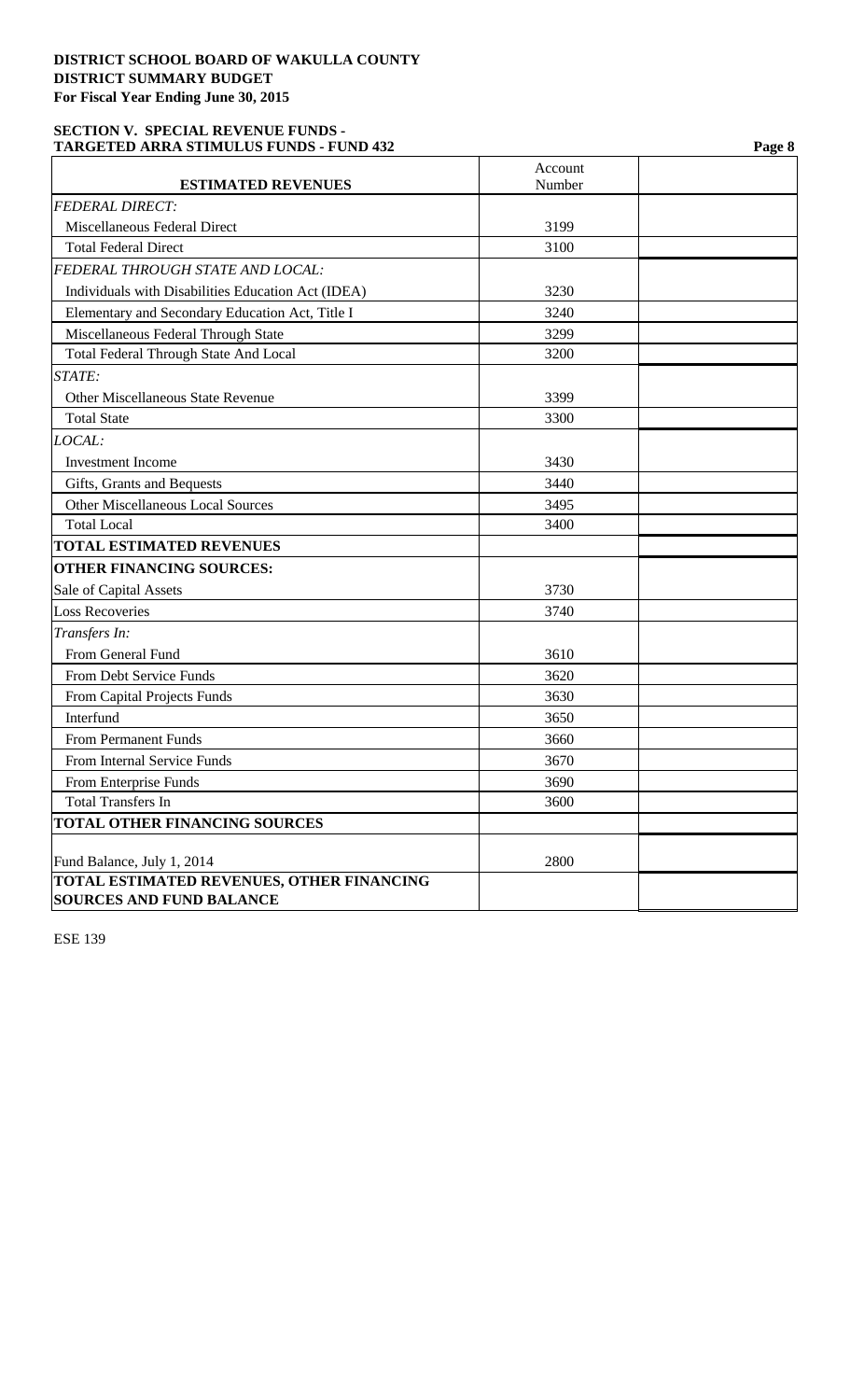| SECTION V. SPECIAL REVENUE FUNDS - TARGETED ARRA STIMULUS FUNDS - FUND 432 (Continued) |            |        |          |                          |                           |                        |                      |                | Page 9 |
|----------------------------------------------------------------------------------------|------------|--------|----------|--------------------------|---------------------------|------------------------|----------------------|----------------|--------|
|                                                                                        | Account    | Totals | Salaries | <b>Employee Benefits</b> | <b>Purchased Services</b> | <b>Energy Services</b> | Materials & Supplies | Capital Outlay | Other  |
| <b>APPROPRIATIONS</b>                                                                  | Number     |        | 100      | 200                      | 300                       | 400                    | 500                  | 600            | 700    |
| Instruction                                                                            | 5000       |        |          |                          |                           |                        |                      |                |        |
| <b>Student Personnel Services</b>                                                      | 6100       |        |          |                          |                           |                        |                      |                |        |
| <b>Instructional Media Services</b>                                                    | 6200       |        |          |                          |                           |                        |                      |                |        |
| Instruction and Curriculum Development Services                                        | 6300       |        |          |                          |                           |                        |                      |                |        |
| <b>Instructional Staff Training Services</b>                                           | 6400       |        |          |                          |                           |                        |                      |                |        |
| <b>Instructional-Related Technology</b>                                                | 6500       |        |          |                          |                           |                        |                      |                |        |
| Board                                                                                  | 7100       |        |          |                          |                           |                        |                      |                |        |
| General Administration                                                                 | 7200       |        |          |                          |                           |                        |                      |                |        |
| School Administration                                                                  | 7300       |        |          |                          |                           |                        |                      |                |        |
| Facilities Acquisition and Construction                                                | 7400       |        |          |                          |                           |                        |                      |                |        |
| <b>Fiscal Services</b>                                                                 | 7500       |        |          |                          |                           |                        |                      |                |        |
| Food Services                                                                          | 7600       |        |          |                          |                           |                        |                      |                |        |
| <b>Central Services</b>                                                                | 7700       |        |          |                          |                           |                        |                      |                |        |
| <b>Student Transportation Services</b>                                                 | 7800       |        |          |                          |                           |                        |                      |                |        |
| Operation of Plant                                                                     | 7900       |        |          |                          |                           |                        |                      |                |        |
| Maintenance of Plant                                                                   | 8100       |        |          |                          |                           |                        |                      |                |        |
| Administrative Technology Services                                                     | 8200       |        |          |                          |                           |                        |                      |                |        |
| <b>Community Services</b>                                                              | 9100       |        |          |                          |                           |                        |                      |                |        |
| Other Capital Outlay                                                                   | 9300       |        |          |                          |                           |                        |                      |                |        |
| <b>TOTAL APPROPRIATIONS</b>                                                            |            |        |          |                          |                           |                        |                      |                |        |
| <b>OTHER FINANCING USES:</b>                                                           |            |        |          |                          |                           |                        |                      |                |        |
| Transfers Out: (Function 9700)                                                         |            |        |          |                          |                           |                        |                      |                |        |
| To General Fund<br>To Debt Service Funds                                               | 910<br>920 |        |          |                          |                           |                        |                      |                |        |
| To Capital Projects Funds                                                              | 930        |        |          |                          |                           |                        |                      |                |        |
| Interfund                                                                              | 950        |        |          |                          |                           |                        |                      |                |        |
| To Permanent Funds                                                                     | 960        |        |          |                          |                           |                        |                      |                |        |
| To Internal Service Funds                                                              | 970        |        |          |                          |                           |                        |                      |                |        |
| To Enterprise Funds                                                                    | 990        |        |          |                          |                           |                        |                      |                |        |
| <b>Total Transfers Out</b>                                                             | 9700       |        |          |                          |                           |                        |                      |                |        |
| TOTAL OTHER FINANCING USES                                                             |            |        |          |                          |                           |                        |                      |                |        |
| Nonspendable Fund Balance, June 30, 2015                                               | 2710       |        |          |                          |                           |                        |                      |                |        |
| Restricted Fund Balance, June 30, 2015                                                 | 2720       |        |          |                          |                           |                        |                      |                |        |
| Committed Fund Balance, June 30, 2015                                                  | 2730       |        |          |                          |                           |                        |                      |                |        |
| Assigned Fund Balance, June 30, 2015                                                   | 2740       |        |          |                          |                           |                        |                      |                |        |
| Unassigned Fund Balance, June 30, 2015                                                 | 2750       |        |          |                          |                           |                        |                      |                |        |
| <b>TOTAL ENDING FUND BALANCE</b>                                                       | 2700       |        |          |                          |                           |                        |                      |                |        |
| TOTAL APPROPRIATIONS, OTHER FINANCING USES                                             |            |        |          |                          |                           |                        |                      |                |        |
| <b>AND FUND BALANCE</b>                                                                |            |        |          |                          |                           |                        |                      |                |        |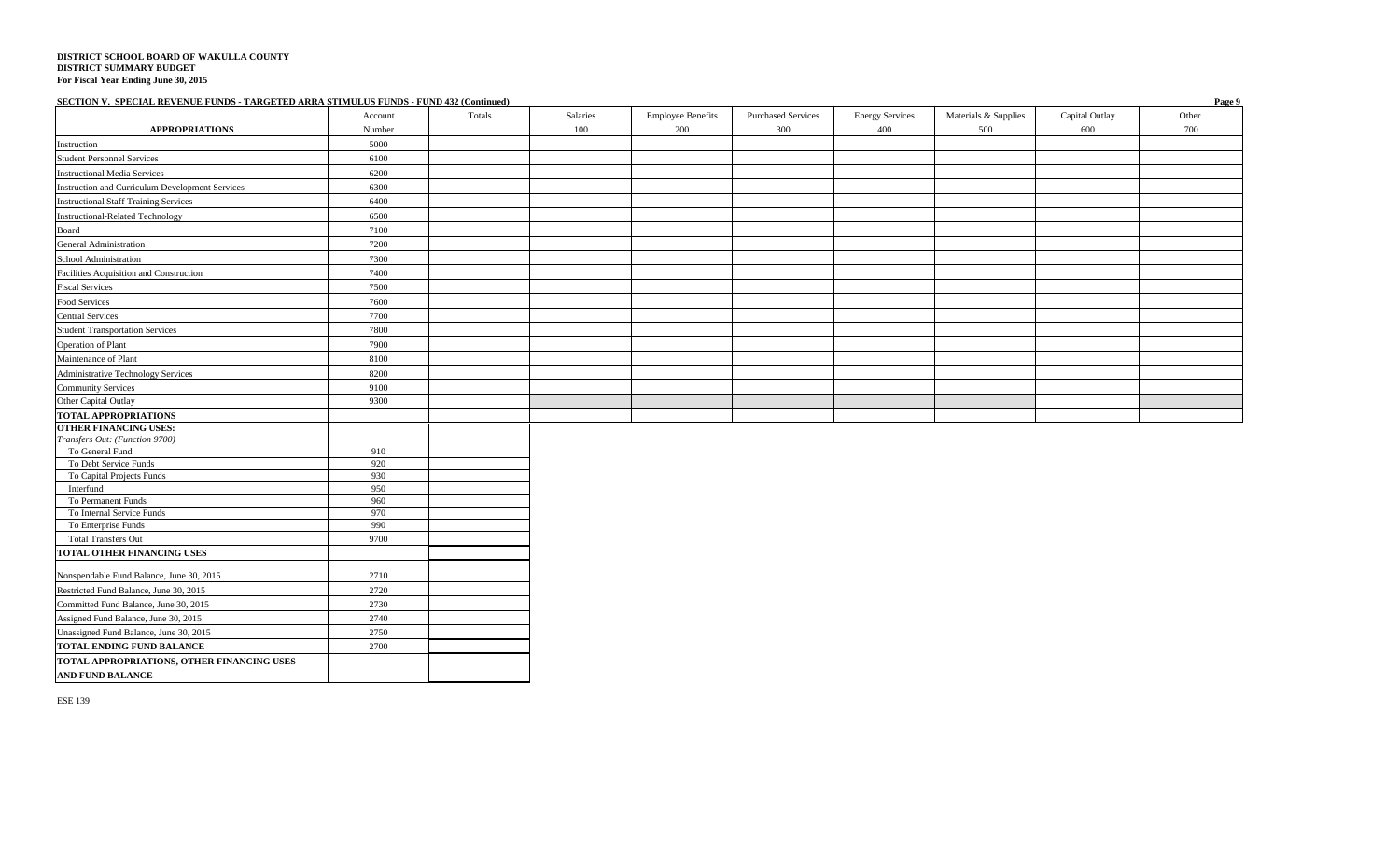### **SECTION V. SPECIAL REVENUE FUNDS - OTHER ARRA STIMULUS GRANTS - FUND 433 Page 10**

|                                                  | Account |  |
|--------------------------------------------------|---------|--|
| <b>ESTIMATED REVENUES</b>                        | Number  |  |
| <b>FEDERAL DIRECT:</b>                           |         |  |
| Miscellaneous Federal Direct                     | 3199    |  |
| <b>Total Federal Direct</b>                      | 3100    |  |
| FEDERAL THROUGH STATE AND LOCAL:                 |         |  |
| <b>Other Food Services</b>                       | 3269    |  |
| Miscellaneous Federal Through State              | 3299    |  |
| <b>Total Federal Through State and Local</b>     | 3200    |  |
| STATE:                                           |         |  |
| <b>Other Miscellaneous State Revenue</b>         | 3399    |  |
| <b>Total State</b>                               | 3300    |  |
| LOCAL:                                           |         |  |
| <b>Investment Income</b>                         | 3430    |  |
| Gifts, Grants and Bequests                       | 3440    |  |
| <b>Other Miscellaneous Local Sources</b>         | 3495    |  |
| <b>Total Local</b>                               | 3400    |  |
| <b>TOTAL ESTIMATED REVENUES</b>                  |         |  |
| <b>OTHER FINANCING SOURCES:</b>                  |         |  |
| Sale of Capital Assets                           | 3730    |  |
| <b>Loss Recoveries</b>                           | 3740    |  |
| Transfers In:                                    |         |  |
| From General Fund                                | 3610    |  |
| From Debt Service Funds                          | 3620    |  |
| From Capital Projects Funds                      | 3630    |  |
| Interfund                                        | 3650    |  |
| <b>From Permanent Funds</b>                      | 3660    |  |
| From Internal Service Funds                      | 3670    |  |
| From Enterprise Funds                            | 3690    |  |
| <b>Total Transfers In</b>                        | 3600    |  |
| <b>TOTAL OTHER FINANCING SOURCES</b>             |         |  |
|                                                  |         |  |
| Fund Balance, July 1, 2014                       | 2800    |  |
| <b>TOTAL ESTIMATED REVENUES, OTHER FINANCING</b> |         |  |
| <b>SOURCES AND FUND BALANCE</b>                  |         |  |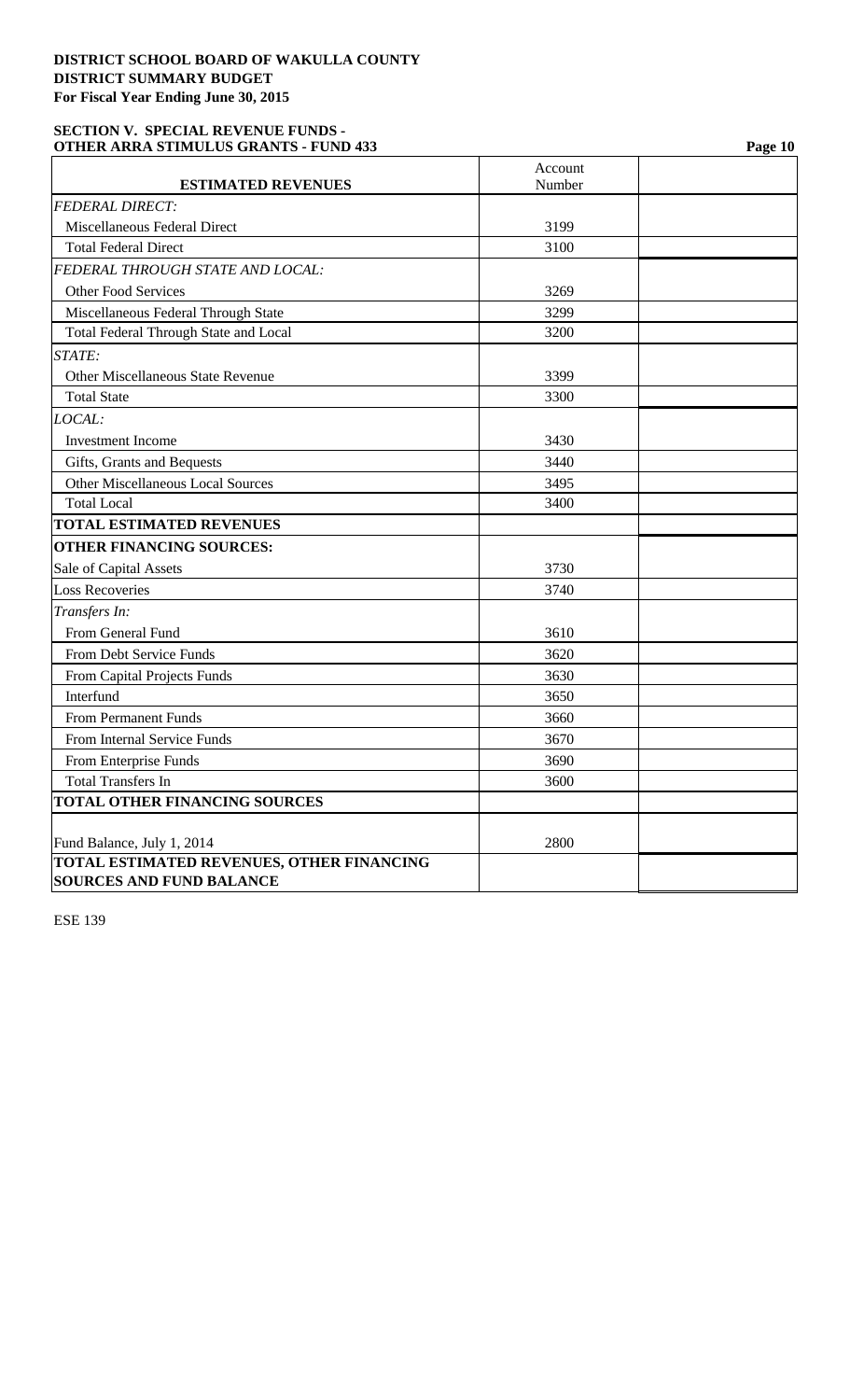### **SECTION V. SPECIAL REVENUE FUNDS - OTHER ARRA STIMULUS GRANTS - FUND 433 (Continued) Page 11**

|                                                                       | Account    | Totals | Salaries | <b>Employee Benefits</b> | <b>Purchased Services</b> | <b>Energy Services</b> | Materials & Supplies | Capital Outlay | $   -$<br>Other |
|-----------------------------------------------------------------------|------------|--------|----------|--------------------------|---------------------------|------------------------|----------------------|----------------|-----------------|
| <b>APPROPRIATIONS</b>                                                 | Number     |        | 100      | 200                      | 300                       | 400                    | 500                  | 600            | 700             |
| Instruction                                                           | 5000       |        |          |                          |                           |                        |                      |                |                 |
| <b>Student Personnel Services</b>                                     | 6100       |        |          |                          |                           |                        |                      |                |                 |
| <b>Instructional Media Services</b>                                   | 6200       |        |          |                          |                           |                        |                      |                |                 |
| Instruction and Curriculum Development Services                       | 6300       |        |          |                          |                           |                        |                      |                |                 |
| <b>Instructional Staff Training Services</b>                          | 6400       |        |          |                          |                           |                        |                      |                |                 |
| Instructional-Related Technology                                      | 6500       |        |          |                          |                           |                        |                      |                |                 |
| Board                                                                 | 7100       |        |          |                          |                           |                        |                      |                |                 |
| General Administration                                                | 7200       |        |          |                          |                           |                        |                      |                |                 |
| School Administration                                                 | 7300       |        |          |                          |                           |                        |                      |                |                 |
| Facilities Acquisition and Construction                               | 7400       |        |          |                          |                           |                        |                      |                |                 |
| <b>Fiscal Services</b>                                                | 7500       |        |          |                          |                           |                        |                      |                |                 |
| Food Services                                                         | 7600       |        |          |                          |                           |                        |                      |                |                 |
| <b>Central Services</b>                                               | 7700       |        |          |                          |                           |                        |                      |                |                 |
| <b>Student Transportation Services</b>                                | 7800       |        |          |                          |                           |                        |                      |                |                 |
| Operation of Plant                                                    | 7900       |        |          |                          |                           |                        |                      |                |                 |
| Maintenance of Plant                                                  | 8100       |        |          |                          |                           |                        |                      |                |                 |
| Administrative Technology Services                                    | 8200       |        |          |                          |                           |                        |                      |                |                 |
| <b>Community Services</b>                                             | 9100       |        |          |                          |                           |                        |                      |                |                 |
| Other Capital Outlay                                                  | 9300       |        |          |                          |                           |                        |                      |                |                 |
| <b>TOTAL APPROPRIATIONS</b>                                           |            |        |          |                          |                           |                        |                      |                |                 |
| <b>OTHER FINANCING USES:</b>                                          |            |        |          |                          |                           |                        |                      |                |                 |
| Transfers Out: (Function 9700)                                        |            |        |          |                          |                           |                        |                      |                |                 |
| To General Fund                                                       | 910        |        |          |                          |                           |                        |                      |                |                 |
| To Debt Service Funds                                                 | 920        |        |          |                          |                           |                        |                      |                |                 |
| To Capital Projects Funds<br>Interfund                                | 930<br>950 |        |          |                          |                           |                        |                      |                |                 |
| To Permanent Funds                                                    | 960        |        |          |                          |                           |                        |                      |                |                 |
| To Internal Service Funds                                             | 970        |        |          |                          |                           |                        |                      |                |                 |
| To Enterprise Funds                                                   | 990        |        |          |                          |                           |                        |                      |                |                 |
| <b>Total Transfers Out</b>                                            | 9700       |        |          |                          |                           |                        |                      |                |                 |
| TOTAL OTHER FINANCING USES                                            |            |        |          |                          |                           |                        |                      |                |                 |
|                                                                       |            |        |          |                          |                           |                        |                      |                |                 |
| Nonspendable Fund Balance, June 30, 2015                              | 2710       |        |          |                          |                           |                        |                      |                |                 |
| Restricted Fund Balance, June 30, 2015                                | 2720       |        |          |                          |                           |                        |                      |                |                 |
| Committed Fund Balance, June 30, 2015                                 | 2730       |        |          |                          |                           |                        |                      |                |                 |
| Assigned Fund Balance, June 30, 2015                                  | 2740       |        |          |                          |                           |                        |                      |                |                 |
| Unassigned Fund Balance, June 30, 2015                                | 2750       |        |          |                          |                           |                        |                      |                |                 |
| <b>TOTAL ENDING FUND BALANCE</b>                                      | 2700       |        |          |                          |                           |                        |                      |                |                 |
| TOTAL APPROPRIATIONS, OTHER FINANCING USES<br><b>AND FUND BALANCE</b> |            |        |          |                          |                           |                        |                      |                |                 |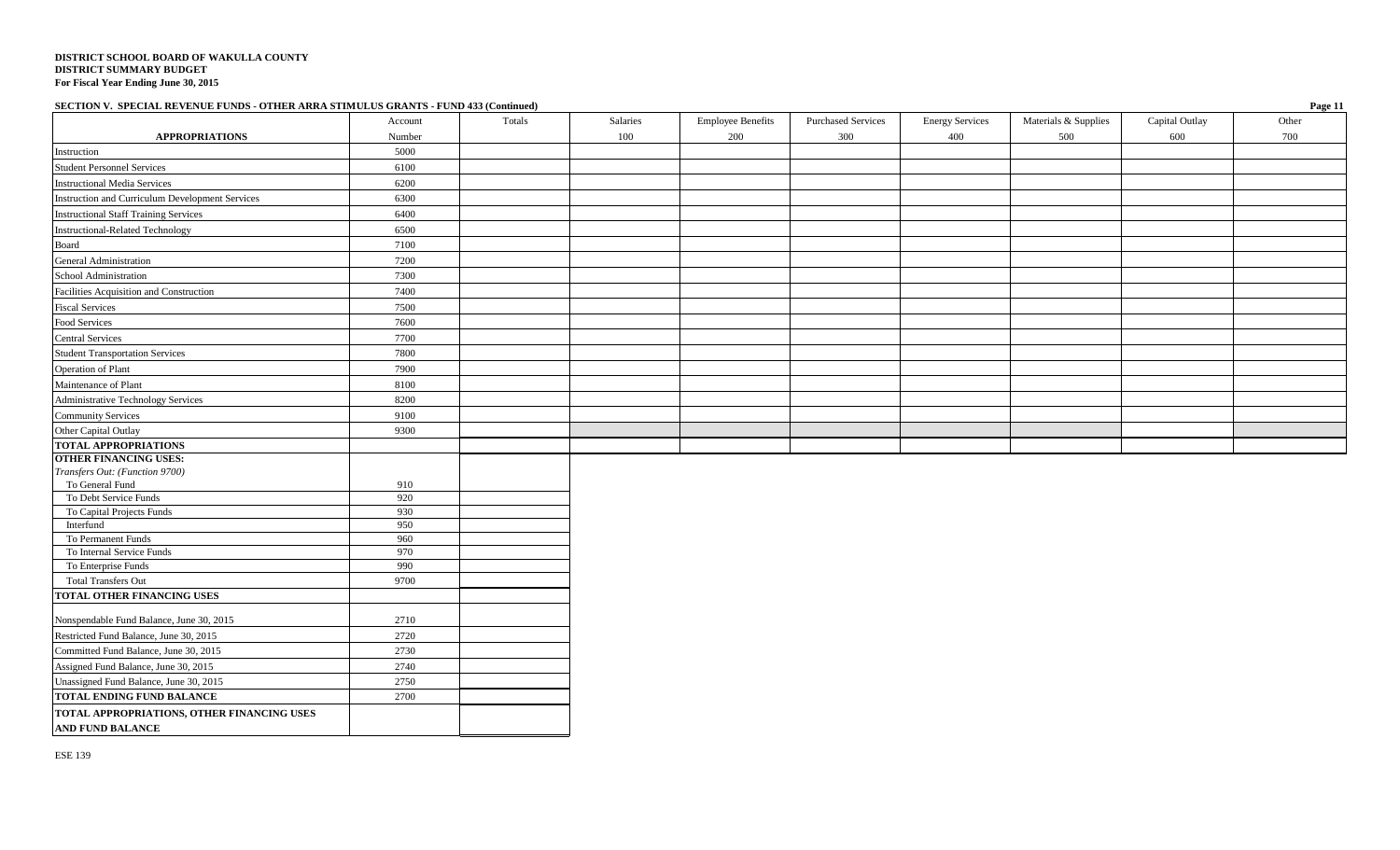### **SECTION V. SPECIAL REVENUE FUNDS - RACE TO THE TOP - FUND 434 Page 12**

| <b>ESTIMATED REVENUES</b>                                                           | Account<br>Number |          |
|-------------------------------------------------------------------------------------|-------------------|----------|
| FEDERAL THROUGH STATE AND LOCAL:                                                    |                   |          |
| Race to the Top                                                                     | 3214              | 9,229.99 |
| Miscellaneous Federal Through State                                                 | 3299              |          |
| <b>Total Federal Through State and Local</b>                                        | 3200              | 9,229.99 |
| STATE:                                                                              |                   |          |
| Other Miscellaneous State Revenue                                                   | 3399              |          |
| <b>Total State</b>                                                                  | 3300              |          |
| LOCAL:                                                                              |                   |          |
| <b>Investment Income</b>                                                            | 3430              |          |
| Gifts, Grants and Bequests                                                          | 3440              |          |
| <b>Other Miscellaneous Local Sources</b>                                            | 3495              |          |
| <b>Total Local</b>                                                                  | 3400              |          |
| <b>TOTAL ESTIMATED REVENUES</b>                                                     |                   | 9,229.99 |
| <b>OTHER FINANCING SOURCES:</b>                                                     |                   |          |
| Sale of Capital Assets                                                              | 3730              |          |
| <b>Loss Recoveries</b>                                                              | 3740              |          |
| Transfers In:                                                                       |                   |          |
| From General Fund                                                                   | 3610              |          |
| From Debt Service Funds                                                             | 3620              |          |
| From Capital Projects Funds                                                         | 3630              |          |
| Interfund                                                                           | 3650              |          |
| From Permanent Funds                                                                | 3660              |          |
| From Internal Service Funds                                                         | 3670              |          |
| From Enterprise Funds                                                               | 3690              |          |
| <b>Total Transfers In</b>                                                           | 3600              |          |
| <b>TOTAL OTHER FINANCING SOURCES</b>                                                |                   |          |
| Fund Balance, July 1, 2014                                                          | 2800              |          |
| <b>TOTAL ESTIMATED REVENUES, OTHER FINANCING</b><br><b>SOURCES AND FUND BALANCE</b> |                   | 9,229.99 |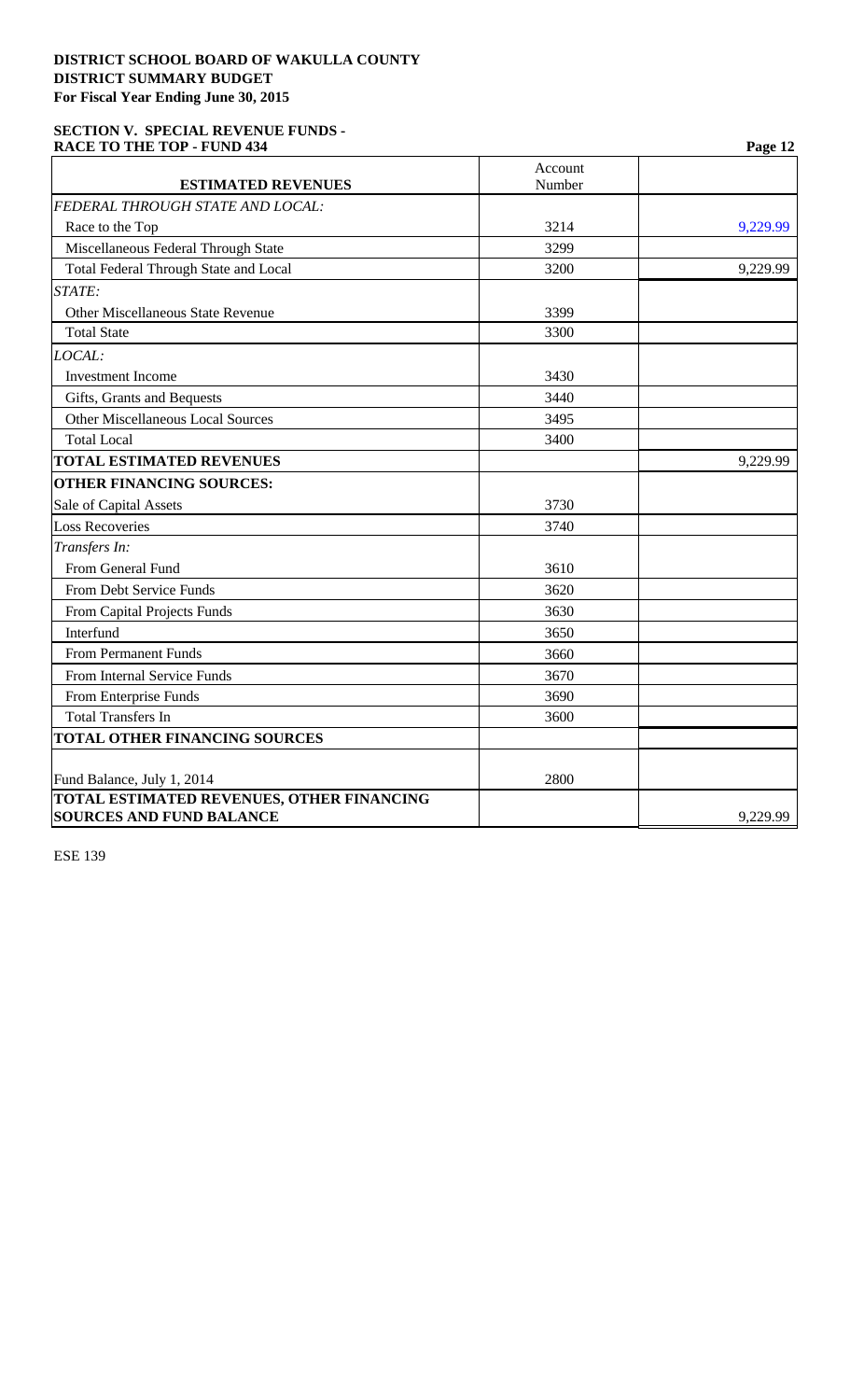**SECTION V. SPECIAL REVENUE FUNDS - RACE TO THE TOP - FUND 434 (Continued) Page 13**

| <b>APPROPRIATIONS</b>                           | Account<br>Number | Totals   | Salaries<br>100 | <b>Employee Benefits</b><br>200 | <b>Purchased Services</b><br>300 | <b>Energy Services</b><br>400 | Materials & Supplies<br>500 | Capital Outlay<br>600 | Other<br>700 |
|-------------------------------------------------|-------------------|----------|-----------------|---------------------------------|----------------------------------|-------------------------------|-----------------------------|-----------------------|--------------|
| Instruction                                     | 5000              |          |                 |                                 |                                  |                               |                             |                       |              |
| <b>Student Personnel Services</b>               | 6100              |          |                 |                                 |                                  |                               |                             |                       |              |
| <b>Instructional Media Services</b>             | 6200              |          |                 |                                 |                                  |                               |                             |                       |              |
| Instruction and Curriculum Development Services | 6300              |          |                 |                                 |                                  |                               |                             |                       |              |
| <b>Instructional Staff Training Services</b>    | 6400              | 9,229.99 |                 |                                 | 9,229.99                         |                               |                             |                       |              |
| <b>Instructional-Related Technology</b>         | 6500              |          |                 |                                 |                                  |                               |                             |                       |              |
| Board                                           | 7100              |          |                 |                                 |                                  |                               |                             |                       |              |
| General Administration                          | 7200              |          |                 |                                 |                                  |                               |                             |                       |              |
| School Administration                           | 7300              |          |                 |                                 |                                  |                               |                             |                       |              |
| Facilities Acquisition and Construction         | 7400              |          |                 |                                 |                                  |                               |                             |                       |              |
| <b>Fiscal Services</b>                          | 7500              |          |                 |                                 |                                  |                               |                             |                       |              |
| Food Services                                   | 7600              |          |                 |                                 |                                  |                               |                             |                       |              |
| <b>Central Services</b>                         | 7700              |          |                 |                                 |                                  |                               |                             |                       |              |
| <b>Student Transportation Services</b>          | 7800              |          |                 |                                 |                                  |                               |                             |                       |              |
| Operation of Plant                              | 7900              |          |                 |                                 |                                  |                               |                             |                       |              |
| Maintenance of Plant                            | 8100              |          |                 |                                 |                                  |                               |                             |                       |              |
| Administrative Technology Services              | 8200              |          |                 |                                 |                                  |                               |                             |                       |              |
| <b>Community Services</b>                       | 9100              |          |                 |                                 |                                  |                               |                             |                       |              |
| Other Capital Outlay                            | 9300              |          |                 |                                 |                                  |                               |                             |                       |              |
| <b>TOTAL APPROPRIATIONS</b>                     |                   | 9,229.99 |                 |                                 | 9,229.99                         |                               |                             |                       |              |
| <b>OTHER FINANCING USES:</b>                    |                   |          |                 |                                 |                                  |                               |                             |                       |              |
| Transfers Out: (Function 9700)                  |                   |          |                 |                                 |                                  |                               |                             |                       |              |
| To General Fund<br>To Debt Service Funds        | 910<br>920        |          |                 |                                 |                                  |                               |                             |                       |              |
| To Capital Projects Funds                       | 930               |          |                 |                                 |                                  |                               |                             |                       |              |
| Interfund                                       | 950               |          |                 |                                 |                                  |                               |                             |                       |              |
| To Permanent Funds                              | 960               |          |                 |                                 |                                  |                               |                             |                       |              |
| To Internal Service Funds                       | 970               |          |                 |                                 |                                  |                               |                             |                       |              |
| To Enterprise Funds                             | 990               |          |                 |                                 |                                  |                               |                             |                       |              |
| <b>Total Transfers Out</b>                      | 9700              |          |                 |                                 |                                  |                               |                             |                       |              |
| <b>TOTAL OTHER FINANCING USES</b>               |                   |          |                 |                                 |                                  |                               |                             |                       |              |
| Nonspendable Fund Balance, June 30, 2015        | 2710              |          |                 |                                 |                                  |                               |                             |                       |              |
| Restricted Fund Balance, June 30, 2015          | 2720              |          |                 |                                 |                                  |                               |                             |                       |              |
| Committed Fund Balance, June 30, 2015           | 2730              |          |                 |                                 |                                  |                               |                             |                       |              |
| Assigned Fund Balance, June 30, 2015            | 2740              |          |                 |                                 |                                  |                               |                             |                       |              |
| Unassigned Fund Balance, June 30, 2015          | 2750              |          |                 |                                 |                                  |                               |                             |                       |              |
| <b>TOTAL ENDING FUND BALANCE</b>                | 2700              |          |                 |                                 |                                  |                               |                             |                       |              |
| TOTAL APPROPRIATIONS, OTHER FINANCING USES      |                   |          |                 |                                 |                                  |                               |                             |                       |              |
| <b>AND FUND BALANCE</b>                         |                   | 9,229.99 |                 |                                 |                                  |                               |                             |                       |              |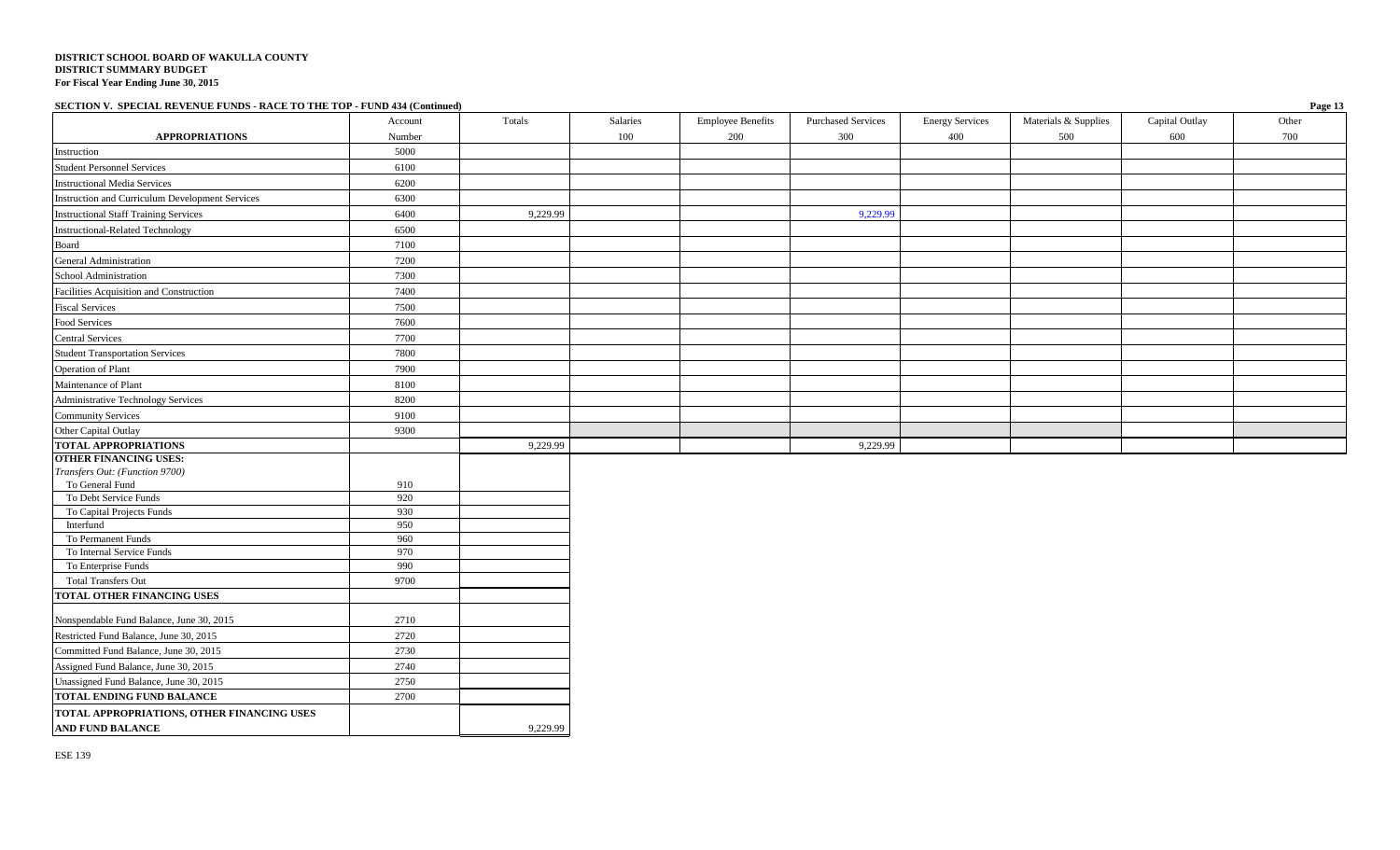| <b>SECTION VI. SPECIAL REVENUE FUNDS - MISCELLANEOUS - FUND 490</b> |         | Page 14 |  |  |
|---------------------------------------------------------------------|---------|---------|--|--|
|                                                                     | Account |         |  |  |
| <b>ESTIMATED REVENUES</b>                                           | Number  |         |  |  |
| FEDERAL THROUGH STATE AND LOCAL:                                    |         |         |  |  |
| Federal Through Local                                               | 3280    |         |  |  |
| Total Federal Through State and Local                               | 3200    |         |  |  |
| LOCAL:                                                              |         |         |  |  |
| <b>Investment</b> Income                                            | 3430    |         |  |  |
| Gifts, Grants and Bequests                                          | 3440    |         |  |  |
| <b>Other Miscellaneous Local Sources</b>                            | 3495    |         |  |  |
| <b>Total Local</b>                                                  | 3400    |         |  |  |
| <b>TOTAL ESTIMATED REVENUES</b>                                     | 3000    |         |  |  |
| <b>OTHER FINANCING SOURCES</b>                                      |         |         |  |  |
| Transfers In:                                                       |         |         |  |  |
| From General Fund                                                   | 3610    |         |  |  |
| From Debt Service Funds                                             | 3620    |         |  |  |
| From Capital Projects Funds                                         | 3630    |         |  |  |
| Interfund                                                           | 3650    |         |  |  |
| From Permanent Funds                                                | 3660    |         |  |  |
| From Internal Service Funds                                         | 3670    |         |  |  |
| From Enterprise Funds                                               | 3690    |         |  |  |
| <b>Total Transfers In</b>                                           | 3600    |         |  |  |
| <b>TOTAL OTHER FINANCING SOURCES</b>                                |         |         |  |  |
|                                                                     |         |         |  |  |
| Fund Balance, July 1, 2014                                          | 2800    |         |  |  |
| <b>TOTAL ESTIMATED REVENUES, OTHER FINANCING</b>                    |         |         |  |  |
| <b>SOURCES AND FUND BALANCE</b>                                     |         |         |  |  |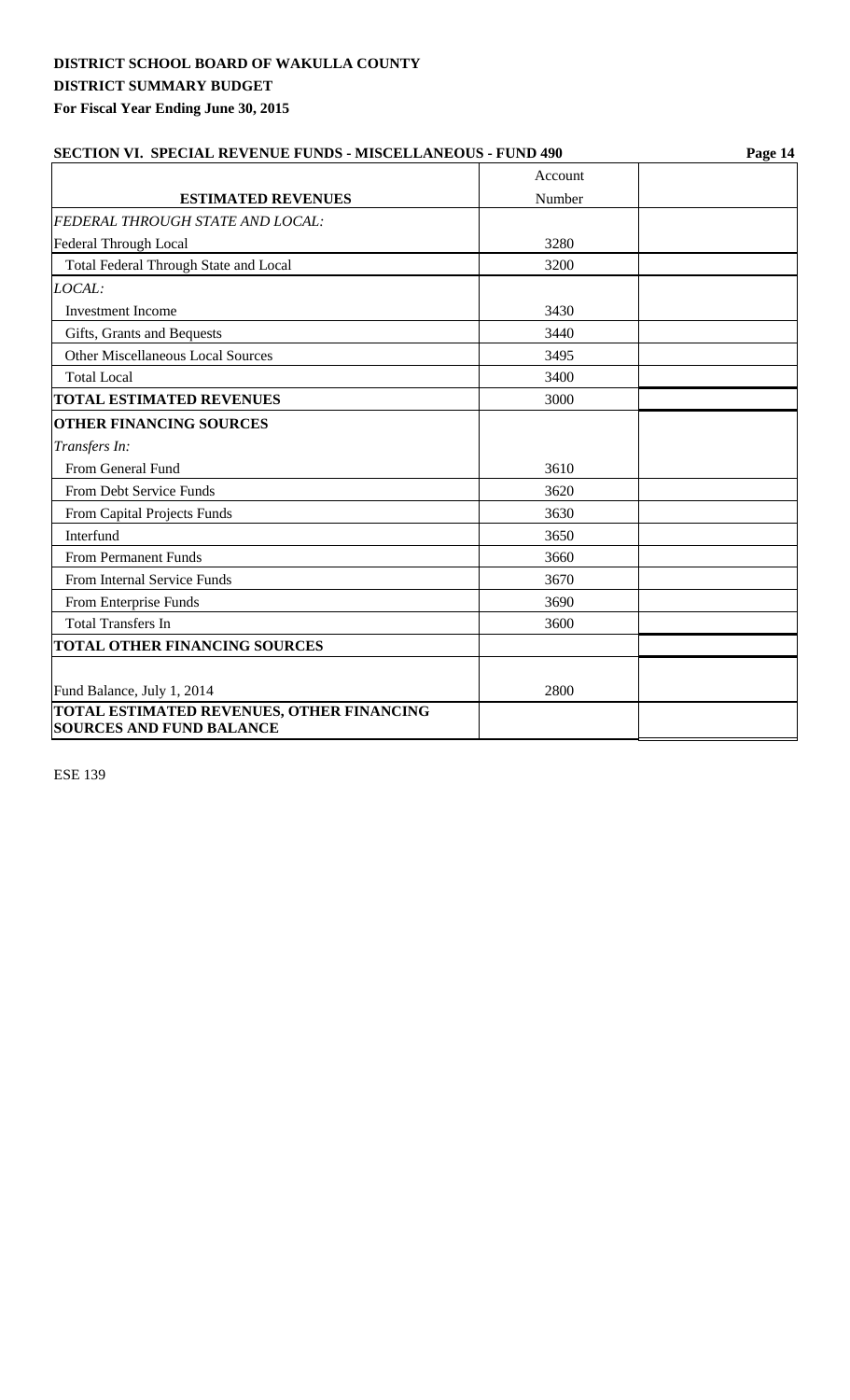| SECTION VI. SPECIAL REVENUE FUNDS - MISCELLANEOUS - FUND 490 (Continued) |         |        |          |                          |                           |                        |                      |                | Page 15 |
|--------------------------------------------------------------------------|---------|--------|----------|--------------------------|---------------------------|------------------------|----------------------|----------------|---------|
|                                                                          | Account | Totals | Salaries | <b>Employee Benefits</b> | <b>Purchased Services</b> | <b>Energy Services</b> | Materials & Supplies | Capital Outlay | Other   |
| <b>APPROPRIATIONS</b>                                                    | Number  |        | 100      | 200                      | 300                       | 400                    | 500                  | 600            | 700     |
| Instruction                                                              | 5000    |        |          |                          |                           |                        |                      |                |         |
| <b>Student Personnel Services</b>                                        | 6100    |        |          |                          |                           |                        |                      |                |         |
| <b>Instructional Media Services</b>                                      | 6200    |        |          |                          |                           |                        |                      |                |         |
| Instruction and Curriculum Development Services                          | 6300    |        |          |                          |                           |                        |                      |                |         |
| <b>Instructional Staff Training Services</b>                             | 6400    |        |          |                          |                           |                        |                      |                |         |
| Instructional-Related Technology                                         | 6500    |        |          |                          |                           |                        |                      |                |         |
| Board                                                                    | 7100    |        |          |                          |                           |                        |                      |                |         |
| General Administration                                                   | 7200    |        |          |                          |                           |                        |                      |                |         |
| School Administration                                                    | 7300    |        |          |                          |                           |                        |                      |                |         |
| Facilities Acquisition and Construction                                  | 7400    |        |          |                          |                           |                        |                      |                |         |
| <b>Fiscal Services</b>                                                   | 7500    |        |          |                          |                           |                        |                      |                |         |
| <b>Central Services</b>                                                  | 7700    |        |          |                          |                           |                        |                      |                |         |
| <b>Student Transportation Services</b>                                   | 7800    |        |          |                          |                           |                        |                      |                |         |
| Operation of Plant                                                       | 7900    |        |          |                          |                           |                        |                      |                |         |
| Maintenance of Plant                                                     | 8100    |        |          |                          |                           |                        |                      |                |         |
| Administrative Technology Services                                       | 8200    |        |          |                          |                           |                        |                      |                |         |
| <b>Community Services</b>                                                | 9100    |        |          |                          |                           |                        |                      |                |         |
| Other Capital Outlay                                                     | 9300    |        |          |                          |                           |                        |                      |                |         |
| <b>TOTAL APPROPRIATIONS</b>                                              |         |        |          |                          |                           |                        |                      |                |         |
| <b>OTHER FINANCING USES:</b>                                             |         |        |          |                          |                           |                        |                      |                |         |
| Transfers Out: (Function 9700)                                           |         |        |          |                          |                           |                        |                      |                |         |
| To General Fund                                                          | 910     |        |          |                          |                           |                        |                      |                |         |
| To Debt Service Funds                                                    | 920     |        |          |                          |                           |                        |                      |                |         |
| To Capital Projects Funds                                                | 930     |        |          |                          |                           |                        |                      |                |         |
| Interfund                                                                | 950     |        |          |                          |                           |                        |                      |                |         |
| To Permanent Funds                                                       | 960     |        |          |                          |                           |                        |                      |                |         |
| To Internal Service Funds                                                | 970     |        |          |                          |                           |                        |                      |                |         |
| To Enterprise Funds                                                      | 990     |        |          |                          |                           |                        |                      |                |         |
| <b>Total Transfers Out</b>                                               | 9700    |        |          |                          |                           |                        |                      |                |         |
| <b>TOTAL OTHER FINANCING USES</b>                                        |         |        |          |                          |                           |                        |                      |                |         |
| Nonspendable Fund Balance, June 30, 2015                                 | 2710    |        |          |                          |                           |                        |                      |                |         |
| Restricted Fund Balance, June 30, 2015                                   | 2720    |        |          |                          |                           |                        |                      |                |         |
| Committed Fund Balance, June 30, 2015                                    | 2730    |        |          |                          |                           |                        |                      |                |         |
| Assigned Fund Balance, June 30, 2015                                     | 2740    |        |          |                          |                           |                        |                      |                |         |
| Unassigned Fund Balance, June 30, 2015                                   | 2750    |        |          |                          |                           |                        |                      |                |         |
| TOTAL ENDING FUND BALANCE                                                | 2700    |        |          |                          |                           |                        |                      |                |         |

**AND FUND BALANCE** 

**TOTAL APPROPRIATIONS, OTHER FINANCING USES**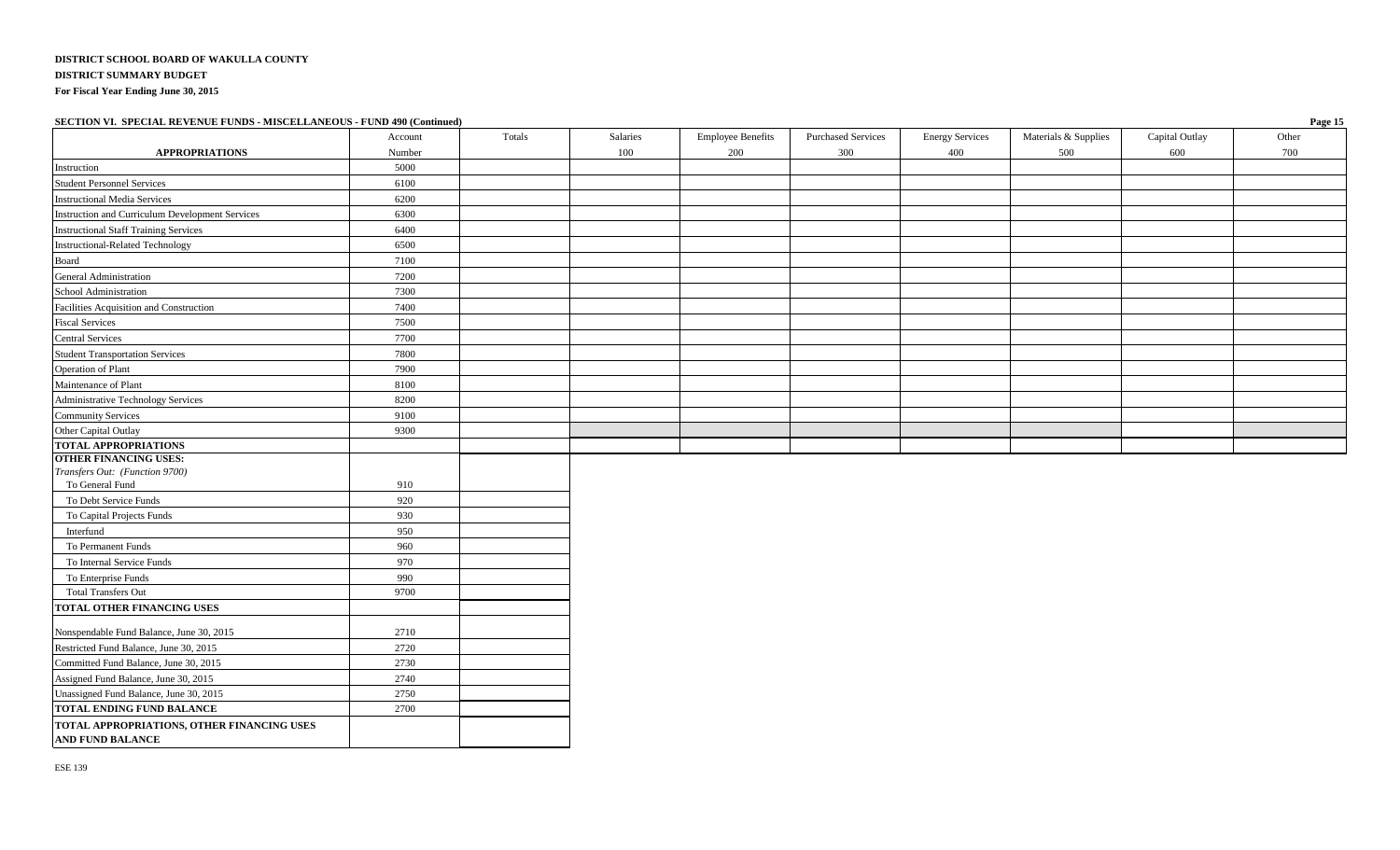| SECTION VII. DEBT SERVICE FUNDS                                               |                   |            |                                       |                                    |                                           |                                              |                                 |                              | Page 16                                       |
|-------------------------------------------------------------------------------|-------------------|------------|---------------------------------------|------------------------------------|-------------------------------------------|----------------------------------------------|---------------------------------|------------------------------|-----------------------------------------------|
| <b>ESTIMATED REVENUES</b>                                                     | Account<br>Number | Totals     | 210<br><b>SBE &amp; COBI</b><br>Bonds | 220<br>Special Act<br><b>Bonds</b> | 230<br>Section 1011.14-15,<br>F.S., Loans | 240<br>Motor Vehicle<br><b>Revenue Bonds</b> | 250<br>District<br><b>Bonds</b> | 290<br>Other<br>Debt Service | 299<br>ARRA Economic<br>Stimulus Debt Service |
| <b>FEDERAL DIRECT SOURCES:</b>                                                |                   |            |                                       |                                    |                                           |                                              |                                 |                              |                                               |
| Miscellaneous Federal Direct                                                  | 3199              |            |                                       |                                    |                                           |                                              |                                 |                              |                                               |
| <b>Total Federal Direct Sources</b>                                           | 3100              |            |                                       |                                    |                                           |                                              |                                 |                              |                                               |
| FEDERAL THROUGH STATE AND LOCAL:                                              |                   |            |                                       |                                    |                                           |                                              |                                 |                              |                                               |
| Miscellaneous Federal Through State                                           | 3299              |            |                                       |                                    |                                           |                                              |                                 |                              |                                               |
| Total Federal Through State and Local                                         | 3200              |            |                                       |                                    |                                           |                                              |                                 |                              |                                               |
| <b>STATE SOURCES:</b>                                                         |                   |            |                                       |                                    |                                           |                                              |                                 |                              |                                               |
| CO & DS Withheld for SBE/COBI Bonds                                           | 3322              | 140,250.00 | 140,250.00                            |                                    |                                           |                                              |                                 |                              |                                               |
| SBE/COBI Bond Interest                                                        | 3326              |            |                                       |                                    |                                           |                                              |                                 |                              |                                               |
| Racing Commission Funds                                                       | 3341              |            |                                       |                                    |                                           |                                              |                                 |                              |                                               |
| <b>Total State Sources</b>                                                    | 3300              | 140,250.00 | 140,250.00                            |                                    |                                           |                                              |                                 |                              |                                               |
| <b>LOCAL SOURCES:</b>                                                         |                   |            |                                       |                                    |                                           |                                              |                                 |                              |                                               |
| <b>District Debt Service Taxes</b>                                            | 3412              | 626,680.78 |                                       |                                    |                                           |                                              | 626,680.78                      |                              |                                               |
| <b>County Local Sales Tax</b>                                                 | 3418              |            |                                       |                                    |                                           |                                              |                                 |                              |                                               |
| School District Local Sales Tax                                               | 3419              |            |                                       |                                    |                                           |                                              |                                 |                              |                                               |
| <b>Tax Redemptions</b>                                                        | 3421              |            |                                       |                                    |                                           |                                              |                                 |                              |                                               |
| <b>Excess Fees</b>                                                            | 3423              |            |                                       |                                    |                                           |                                              |                                 |                              |                                               |
| Rent                                                                          | 3425              |            |                                       |                                    |                                           |                                              |                                 |                              |                                               |
| Investment Income                                                             | 3430              |            |                                       |                                    |                                           |                                              |                                 |                              |                                               |
| Gifts, Grants and Bequests                                                    | 3440              |            |                                       |                                    |                                           |                                              |                                 |                              |                                               |
| <b>Total Local Sources</b>                                                    | 3400              | 626,680.78 |                                       |                                    |                                           |                                              | 626,680.78                      |                              |                                               |
| <b>TOTAL ESTIMATED REVENUES</b>                                               |                   | 766,930.78 | 140,250.00                            |                                    |                                           |                                              | 626,680.78                      |                              |                                               |
| <b>OTHER FINANCING SOURCES:</b>                                               |                   |            |                                       |                                    |                                           |                                              |                                 |                              |                                               |
| <b>Issuance of Bonds</b>                                                      | 3710              |            |                                       |                                    |                                           |                                              |                                 |                              |                                               |
| Loans                                                                         | 3720              |            |                                       |                                    |                                           |                                              |                                 |                              |                                               |
| Proceeds of Lease-Purchase Agreements                                         | 3750              |            |                                       |                                    |                                           |                                              |                                 |                              |                                               |
| Transfers In:                                                                 |                   |            |                                       |                                    |                                           |                                              |                                 |                              |                                               |
| From General Fund                                                             | 3610              |            |                                       |                                    |                                           |                                              |                                 |                              |                                               |
| From Capital Projects Funds                                                   | 3630              |            |                                       |                                    |                                           |                                              |                                 |                              |                                               |
| From Special Revenue Funds                                                    | 3640              |            |                                       |                                    |                                           |                                              |                                 |                              |                                               |
| Interfund (Debt Service Only)                                                 | 3650              |            |                                       |                                    |                                           |                                              |                                 |                              |                                               |
| From Permanent Funds                                                          | 3660              |            |                                       |                                    |                                           |                                              |                                 |                              |                                               |
| From Internal Service Funds                                                   | 3670              |            |                                       |                                    |                                           |                                              |                                 |                              |                                               |
| From Enterprise Funds                                                         | 3690              |            |                                       |                                    |                                           |                                              |                                 |                              |                                               |
| <b>Total Transfers In</b>                                                     | 3600              |            |                                       |                                    |                                           |                                              |                                 |                              |                                               |
| <b>TOTAL OTHER FINANCING SOURCES</b>                                          |                   |            |                                       |                                    |                                           |                                              |                                 |                              |                                               |
| Fund Balance, July 1, 2014                                                    | 2800              | 46,585.30  | 13,190.68                             |                                    |                                           |                                              | 33,394.62                       |                              |                                               |
| TOTAL ESTIMATED REVENUES, OTHER FINANCING<br><b>SOURCES AND FUND BALANCES</b> |                   | 813,516.08 | 153,440.68                            |                                    |                                           |                                              | 660,075.40                      |                              |                                               |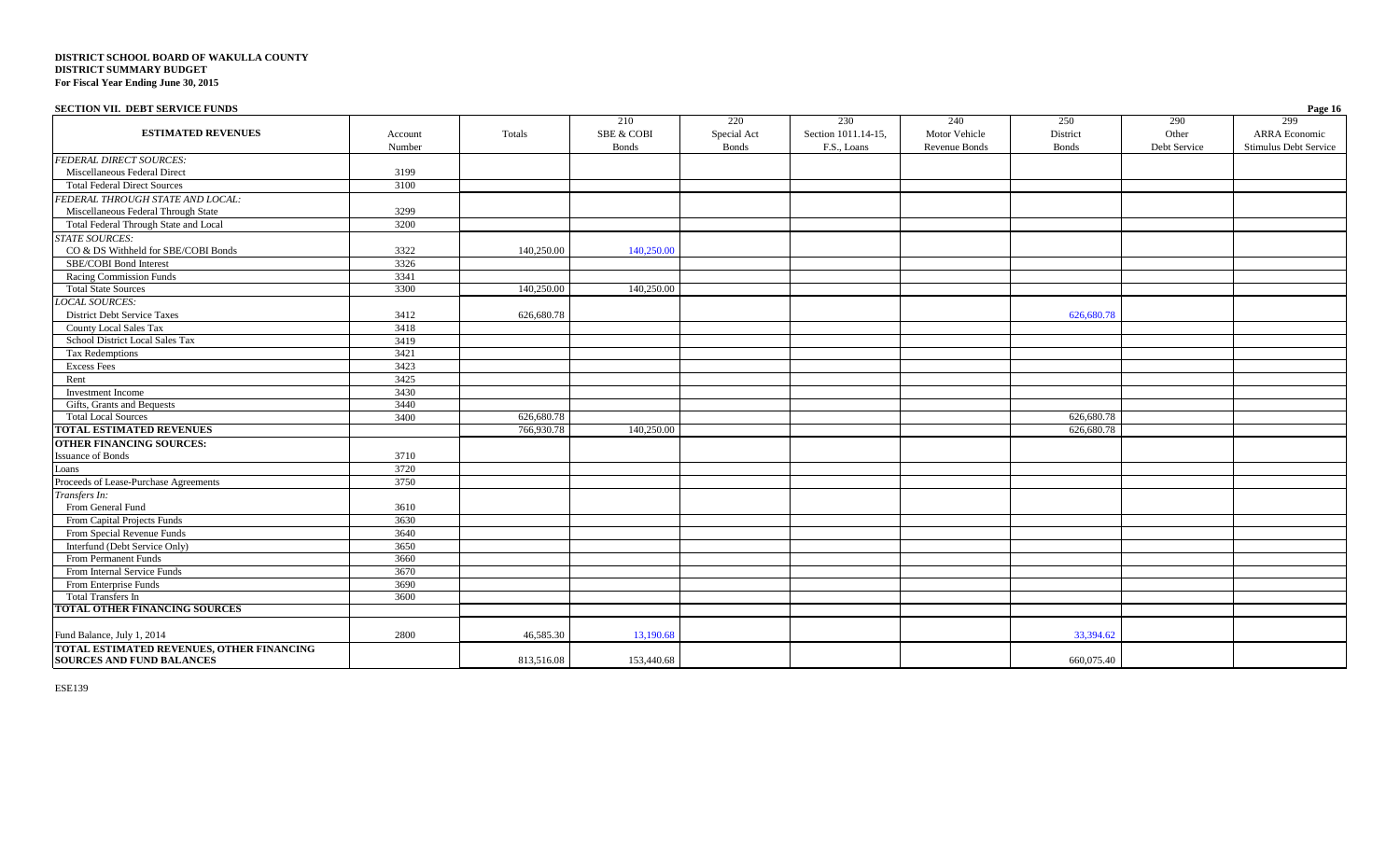| <b>SECTION VII. DEBT SERVICE FUNDS (Continued)</b> |         |            |                       |              |                     |                      |              |              | Page 17               |
|----------------------------------------------------|---------|------------|-----------------------|--------------|---------------------|----------------------|--------------|--------------|-----------------------|
|                                                    |         |            | 210                   | 220          | 230                 | 240                  | 250          | 290          | 299                   |
| <b>APPROPRIATIONS</b>                              | Account | Totals     | <b>SBE &amp; COBI</b> | Special Act  | Section 1011.14-15, | Motor Vehicle        | District     | Other        | <b>ARRA Economic</b>  |
|                                                    | Number  |            | <b>Bonds</b>          | <b>Bonds</b> | F.S., Loans         | <b>Revenue Bonds</b> | <b>Bonds</b> | Debt Service | Stimulus Debt Service |
| Debt Service: (Function 9200)                      |         |            |                       |              |                     |                      |              |              |                       |
| Redemption of Principal                            | 710     | 740,000.00 | 115,000.00            |              |                     |                      | 625,000.00   |              |                       |
| Interest                                           | 720     | 51,167.53  | 25,250.00             |              |                     |                      | 25,917.53    |              |                       |
| Dues and Fees                                      | 730     |            |                       |              |                     |                      |              |              |                       |
| Miscellaneous                                      | 790     |            |                       |              |                     |                      |              |              |                       |
| <b>TOTAL APPROPRIATIONS</b>                        | 9200    | 791,167.53 | 140,250.00            |              |                     |                      | 650,917.53   |              |                       |
| <b>OTHER FINANCING USES:</b>                       |         |            |                       |              |                     |                      |              |              |                       |
| Transfers Out: (Function 9700)                     |         |            |                       |              |                     |                      |              |              |                       |
| To General Fund                                    | 910     |            |                       |              |                     |                      |              |              |                       |
| To Capital Projects Funds                          | 930     |            |                       |              |                     |                      |              |              |                       |
| To Special Revenue Funds                           | 940     |            |                       |              |                     |                      |              |              |                       |
| Interfund (Debt Service Only)                      | 950     |            |                       |              |                     |                      |              |              |                       |
| To Permanent Funds                                 | 960     |            |                       |              |                     |                      |              |              |                       |
| To Internal Service Funds                          | 970     |            |                       |              |                     |                      |              |              |                       |
| To Enterprise Funds                                | 990     |            |                       |              |                     |                      |              |              |                       |
| <b>Total Transfers Out</b>                         | 9700    |            |                       |              |                     |                      |              |              |                       |
| <b>TOTAL OTHER FINANCING USES</b>                  |         |            |                       |              |                     |                      |              |              |                       |
| Nonspendable Fund Balance, June 30, 2015           | 2710    |            |                       |              |                     |                      |              |              |                       |
| Restricted Fund Balance, June 30, 2015             | 2720    | 22,348.55  | 13,190.68             |              |                     |                      | 9,157.87     |              |                       |
| Committed Fund Balance, June 30, 2015              | 2730    |            |                       |              |                     |                      |              |              |                       |
| Assigned Fund Balance, June 30, 2015               | 2740    |            |                       |              |                     |                      |              |              |                       |
| Unassigned Fund Balance, June 30, 2015             | 2750    |            |                       |              |                     |                      |              |              |                       |
| <b>TOTAL ENDING FUND BALANCES</b>                  | 2700    | 22,348.55  | 13,190.68             |              |                     |                      | 9,157.87     |              |                       |
| TOTAL APPROPRIATIONS, OTHER FINANCING USES         |         |            |                       |              |                     |                      |              |              |                       |
| <b>AND FUND BALANCES</b>                           |         | 813,516.08 | 153,440.68            |              |                     |                      | 660,075.40   |              |                       |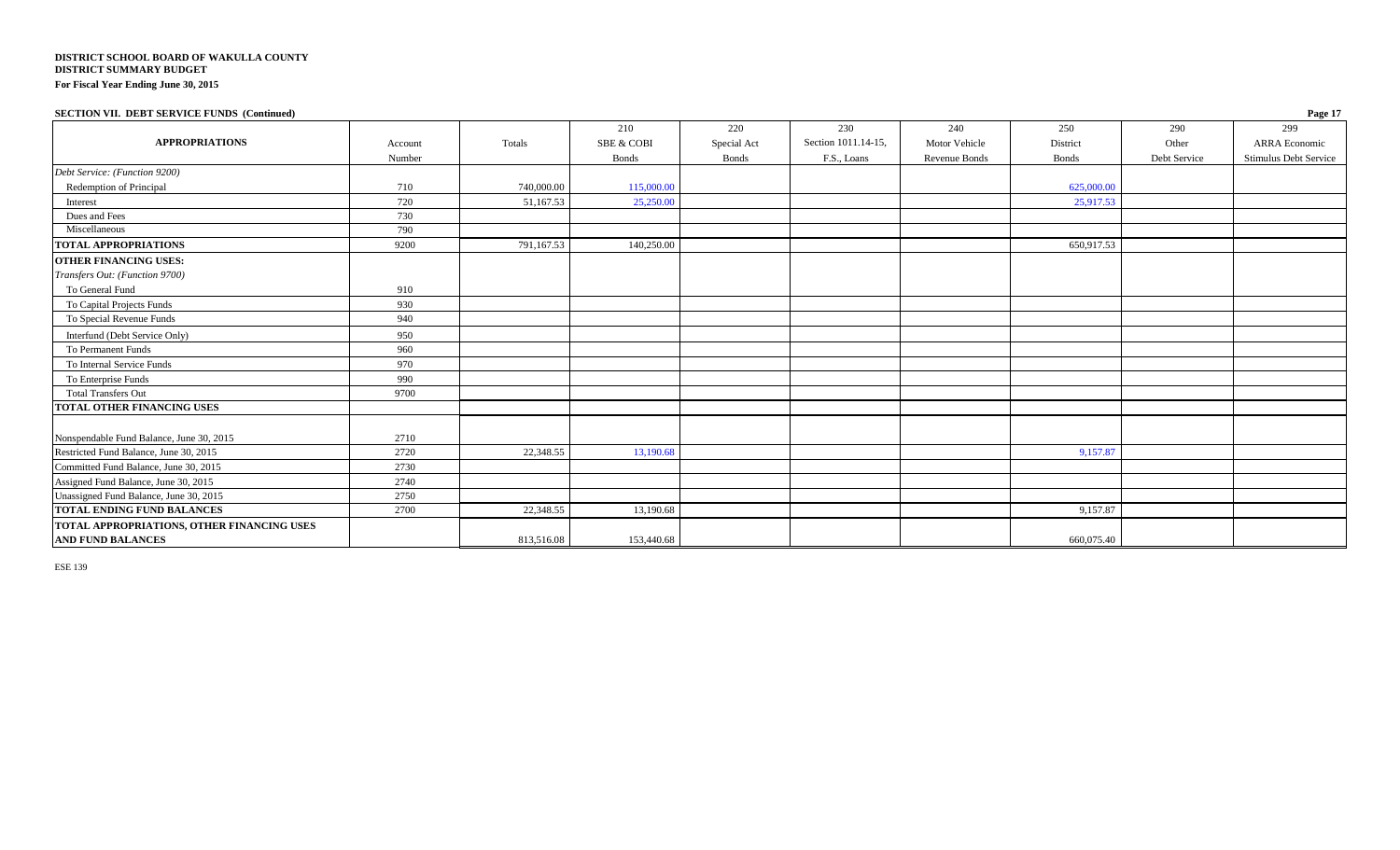| SECTION VIII. CAPITAL PROJECTS FUNDS          |                   |              |                                                       |                                       |                                              |                                                            |                                 |                                              |                                                                     |                                        |                                     | Page 18                                                     |
|-----------------------------------------------|-------------------|--------------|-------------------------------------------------------|---------------------------------------|----------------------------------------------|------------------------------------------------------------|---------------------------------|----------------------------------------------|---------------------------------------------------------------------|----------------------------------------|-------------------------------------|-------------------------------------------------------------|
| <b>ESTIMATED REVENUES</b>                     | Account<br>Number | Totals       | 310<br>Capital Outlay<br><b>Bond Issues</b><br>(COBI) | 320<br>Special<br>Act<br><b>Bonds</b> | 330<br>Section<br>1011.14-15, F.S.,<br>Loans | 340<br><b>Public Education</b><br>Capital Outlay<br>(PECO) | 350<br>District<br><b>Bonds</b> | 360<br>Capital Outlay<br>and<br>Debt Service | 370<br>Nonvoted Capital<br>Improvement<br>(Section 1011.71(2), F.S. | 380<br>Voted<br>Capital<br>Improvement | 390<br>Other<br>Capital<br>Projects | 399<br><b>ARRA</b><br>Economic Stimulus<br>Capital Projects |
| FEDERAL DIRECT SOURCES:                       |                   |              |                                                       |                                       |                                              |                                                            |                                 |                                              |                                                                     |                                        |                                     |                                                             |
| Miscellaneous Federal Direct                  | 3199              |              |                                                       |                                       |                                              |                                                            |                                 |                                              |                                                                     |                                        |                                     |                                                             |
| <b>Total Federal Direct Sources</b>           | 3100              |              |                                                       |                                       |                                              |                                                            |                                 |                                              |                                                                     |                                        |                                     |                                                             |
| FEDERAL THROUGH STATE AND LOCAL:              |                   |              |                                                       |                                       |                                              |                                                            |                                 |                                              |                                                                     |                                        |                                     |                                                             |
| Miscellaneous Federal Through State           | 3299              |              |                                                       |                                       |                                              |                                                            |                                 |                                              |                                                                     |                                        |                                     |                                                             |
| Total Federal Through State and Local         | 3200              |              |                                                       |                                       |                                              |                                                            |                                 |                                              |                                                                     |                                        |                                     |                                                             |
| <b>STATE SOURCES:</b>                         |                   |              |                                                       |                                       |                                              |                                                            |                                 |                                              |                                                                     |                                        |                                     |                                                             |
| CO & DS Distributed                           | 3321              | 62,534.12    |                                                       |                                       |                                              |                                                            |                                 | 62,534.12                                    |                                                                     |                                        |                                     |                                                             |
| Interest on Undistributed CO & DS             | 3325              |              |                                                       |                                       |                                              |                                                            |                                 |                                              |                                                                     |                                        |                                     |                                                             |
| Racing Commission Funds                       | 3341              | 247,250,00   |                                                       |                                       |                                              |                                                            |                                 |                                              |                                                                     |                                        | 247,250.00                          |                                                             |
| Public Education Capital Outlay (PECO)        | 3391              | 99,911.00    |                                                       |                                       |                                              | 99,911.00                                                  |                                 |                                              |                                                                     |                                        |                                     |                                                             |
| <b>Classrooms First Program</b>               | 3392              |              |                                                       |                                       |                                              |                                                            |                                 |                                              |                                                                     |                                        |                                     |                                                             |
| District Effort Recognition Program           | 3394              |              |                                                       |                                       |                                              |                                                            |                                 |                                              |                                                                     |                                        |                                     |                                                             |
| SMART Schools Small County Assistance Program | 3395              |              |                                                       |                                       |                                              |                                                            |                                 |                                              |                                                                     |                                        |                                     |                                                             |
| Class Size Reduction Capital Outlay           | 3396              |              |                                                       |                                       |                                              |                                                            |                                 |                                              |                                                                     |                                        |                                     |                                                             |
| Charter School Capital Outlay Funding         | 3397              | 66,192.00    |                                                       |                                       |                                              |                                                            |                                 |                                              |                                                                     |                                        | 66,192.00                           |                                                             |
| Other Miscellaneous State Revenue             | 3399              |              |                                                       |                                       |                                              |                                                            |                                 |                                              |                                                                     |                                        |                                     |                                                             |
| <b>Total State Sources</b>                    | 3300              | 475,887.12   |                                                       |                                       |                                              | 99,911.00                                                  |                                 | 62,534.12                                    |                                                                     |                                        | 313,442.00                          |                                                             |
| <b>LOCAL SOURCES:</b>                         |                   |              |                                                       |                                       |                                              |                                                            |                                 |                                              |                                                                     |                                        |                                     |                                                             |
| District Local Capital Improvement Tax        | 3413              | 1,663,754.29 |                                                       |                                       |                                              |                                                            |                                 |                                              | 1,663,754.29                                                        |                                        |                                     |                                                             |
| <b>County Local Sales Tax</b>                 | 3418              |              |                                                       |                                       |                                              |                                                            |                                 |                                              |                                                                     |                                        |                                     |                                                             |
| School District Local Sales Tax               | 3419              |              |                                                       |                                       |                                              |                                                            |                                 |                                              |                                                                     |                                        |                                     |                                                             |
| Tax Redemptions                               | 3421              |              |                                                       |                                       |                                              |                                                            |                                 |                                              |                                                                     |                                        |                                     |                                                             |
| Investment Income                             | 3430              |              |                                                       |                                       |                                              |                                                            |                                 |                                              |                                                                     |                                        |                                     |                                                             |
| Gifts, Grants and Bequests                    | 3440              |              |                                                       |                                       |                                              |                                                            |                                 |                                              |                                                                     |                                        |                                     |                                                             |
| Miscellaneous Local Sources                   | 3490              |              |                                                       |                                       |                                              |                                                            |                                 |                                              |                                                                     |                                        |                                     |                                                             |
| <b>Impact Fees</b>                            | 3496              |              |                                                       |                                       |                                              |                                                            |                                 |                                              |                                                                     |                                        |                                     |                                                             |
| Refunds of Prior Year's Expenditures          | 3497              |              |                                                       |                                       |                                              |                                                            |                                 |                                              |                                                                     |                                        |                                     |                                                             |
| <b>Total Local Sources</b>                    | 3400              | 1,663,754.29 |                                                       |                                       |                                              |                                                            |                                 |                                              | 1,663,754.29                                                        |                                        |                                     |                                                             |
| TOTAL ESTIMATED REVENUES                      |                   | 2,139,641.41 |                                                       |                                       |                                              | 99,911.00                                                  |                                 | 62,534.12                                    | 1,663,754.29                                                        |                                        | 313,442.00                          |                                                             |
| OTHER FINANCING SOURCES                       |                   |              |                                                       |                                       |                                              |                                                            |                                 |                                              |                                                                     |                                        |                                     |                                                             |
|                                               | 3710              |              |                                                       |                                       |                                              |                                                            |                                 |                                              |                                                                     |                                        |                                     |                                                             |
| Issuance of Bonds<br>Loans                    | 3720              |              |                                                       |                                       |                                              |                                                            |                                 |                                              |                                                                     |                                        |                                     |                                                             |
| Sale of Capital Assets                        | 3730              |              |                                                       |                                       |                                              |                                                            |                                 |                                              |                                                                     |                                        |                                     |                                                             |
| <b>Loss Recoveries</b>                        | 3740              |              |                                                       |                                       |                                              |                                                            |                                 |                                              |                                                                     |                                        |                                     |                                                             |
| Proceeds of Lease-Purchase Agreements         | 3750              |              |                                                       |                                       |                                              |                                                            |                                 |                                              |                                                                     |                                        |                                     |                                                             |
| Transfers In:                                 |                   |              |                                                       |                                       |                                              |                                                            |                                 |                                              |                                                                     |                                        |                                     |                                                             |
| From General Fund                             | 3610              |              |                                                       |                                       |                                              |                                                            |                                 |                                              |                                                                     |                                        |                                     |                                                             |
| From Debt Service Funds                       | 3620              |              |                                                       |                                       |                                              |                                                            |                                 |                                              |                                                                     |                                        |                                     |                                                             |
| From Special Revenue Funds                    | 3640              |              |                                                       |                                       |                                              |                                                            |                                 |                                              |                                                                     |                                        |                                     |                                                             |
| Interfund (Capital Projects Only)             | 3650              |              |                                                       |                                       |                                              |                                                            |                                 |                                              |                                                                     |                                        |                                     |                                                             |
| From Permanent Funds                          | 3660              |              |                                                       |                                       |                                              |                                                            |                                 |                                              |                                                                     |                                        |                                     |                                                             |
| From Internal Service Funds                   | 3670              |              |                                                       |                                       |                                              |                                                            |                                 |                                              |                                                                     |                                        |                                     |                                                             |
| From Enterprise Funds                         | 3690              |              |                                                       |                                       |                                              |                                                            |                                 |                                              |                                                                     |                                        |                                     |                                                             |
| Total Transfers In                            | 3600              |              |                                                       |                                       |                                              |                                                            |                                 |                                              |                                                                     |                                        |                                     |                                                             |
| TOTAL OTHER FINANCING SOURCES                 |                   |              |                                                       |                                       |                                              |                                                            |                                 |                                              |                                                                     |                                        |                                     |                                                             |
| Fund Balance, July 1, 2014                    | 2800              | 1,665,691.55 |                                                       |                                       |                                              |                                                            |                                 | 61,789.15                                    | 232.614.40                                                          |                                        | 1.371.288.00                        |                                                             |
| TOTAL ESTIMATED REVENUES, OTHER               |                   |              |                                                       |                                       |                                              |                                                            |                                 |                                              |                                                                     |                                        |                                     |                                                             |
| FINANCING SOURCES AND FUND BALANCES           |                   | 3.805.332.96 |                                                       |                                       |                                              | 99,911.00                                                  |                                 | 124,323.27                                   | 1,896,368.69                                                        |                                        | 1.684,730.00                        |                                                             |
|                                               |                   |              |                                                       |                                       |                                              |                                                            |                                 |                                              |                                                                     |                                        |                                     |                                                             |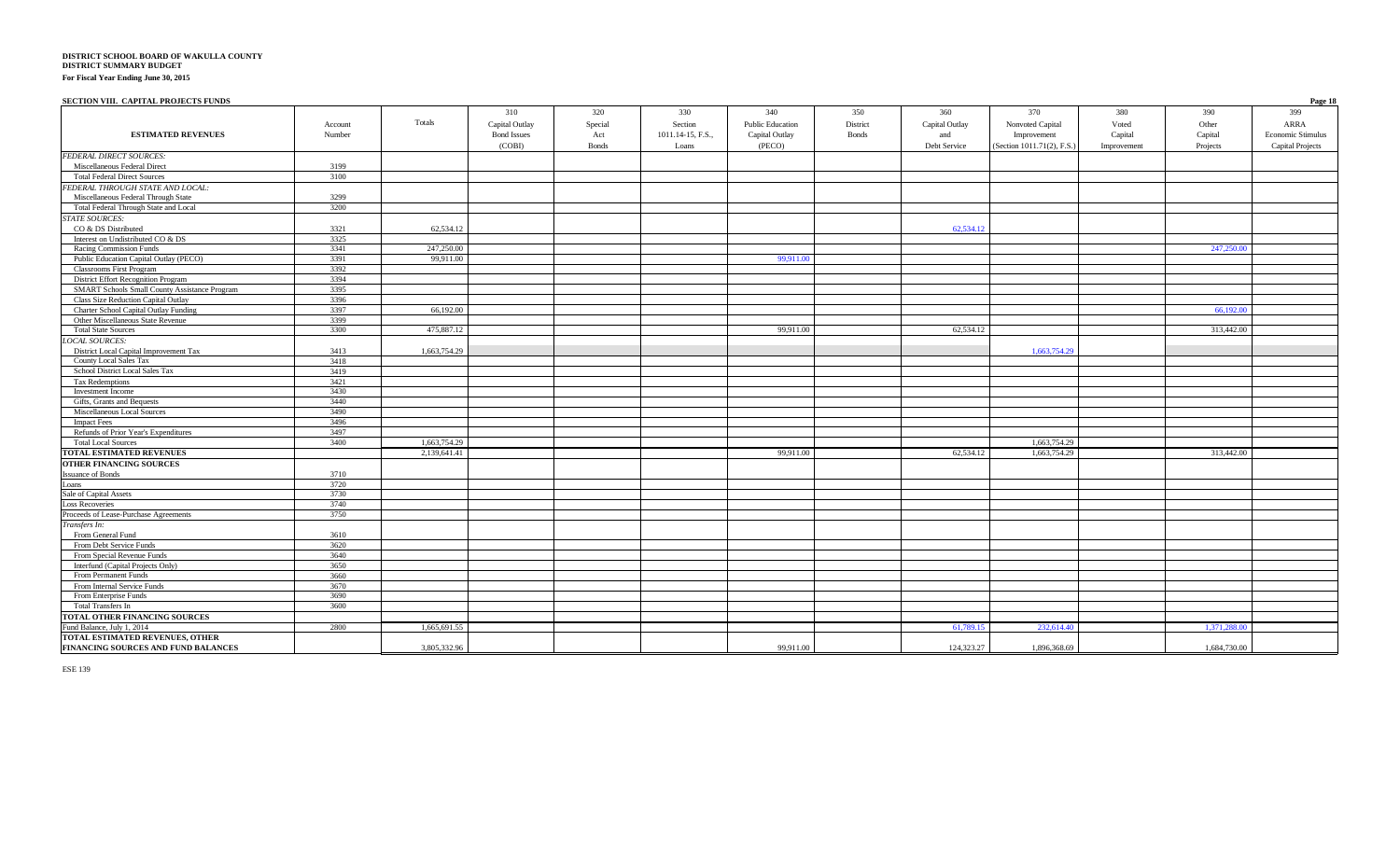#### **DISTRICT SCHOOL BOARD OF WAKULLA COUNTY DISTRICT SUMMARY BUDGET**

**For Fiscal Year Ending June 30, 2015**

#### **SECTION VIII. CAPITAL PROJECTS FUNDS (Continued) Page 19**  310 | 320 | 330 | 340 | 350 | 360 | 370 | 380 | 390 | 399 **APPROPRIATIONS** Account Number Totals Capital Outlay Bond Issues<br>(COBI) Special Act Section 1011.14-15, F.S., Public Education Capital Outlay District Bonds Capital Outlay and<br>Debt Service Nonvoted Capital Improvement<br>(Section  $1011.71(2)$ , F.S.) Voted Capital<br>Improvement Other Capital ARRA Economic Stimulus (COBI) Bonds Loans (PECO) Debt Service (Section 1011.71(2), F.S.) Improvement Projects Capital Projects *Appropriations: (Functions 7400/9200)* Library Books (New Libraries) 610 Audiovisual Materials 620 Buildings and Fixed Equipment (and the contract contract to the contract of the contract of the contract of the contract of the contract of the contract of the contract of the contract of the contract of the contract of th Furniture, Fixtures and Equipment 640 248,000.00 233,000.00 15,000.00 Motor Vehicles (Including Buses) 650 120,000.00 120,000.00 120,000 120,000 120,000 120,000 120,000 120,000.00 120,000.00 120,000 120,000 120,000 120,000 120,000 120,000 120,000 120,000 120,000 120,000 120,000 120,000 120,0 Land 660 Improvements Other Than Buildings 670 612,415.00 345,444.29 266,970.71 Remodeling and Renovations 680 1,506,688.36 1,506,688.36 1,506,688.36 1,600 1,506,688.36 1,600 1,500,688.36 1,600 1,600 1,600 1,600 1,600 1,600 1,600 1,600 1,600 1,600 1,600 1,600 1,600 1,600 1,600 1,600 1,600 1,600 1,750. Computer Software 690 Redemption of Principal 201,290.20 201,290.20 201,290.20 20:00 201,290.20 20:00 20:00 20:00 20:00 20:00 20:00 20:00 20:00 20:00 20:00 20:00 20:00 20:00 20:00 20:00 20:00 20:00 20:00 20:00 20:00 20:00 20:00 20:00 20:00 20:0 Interest 20 17,019.80 17,019.80 17,019.80 17,000 17,000 17,000 17,000 17,000 17,000 17,000 17,000 17,000 17,00 **Dues and Fees** 730 **TOTAL APPROPRIATIONS** 1,318,368.69 1,618,538.00 1,618,538.00 1,618,538.00 1,618,538.00 1,618,538.00 1,618,538.00 1,618,538.00 1,618,538.00 1,618,538.00 1,618,538.00 1,618,538.00 1,618,538.00 1,618,538.00 1,618,538.00 1,61 **OTHER FINANCING USES:** *Transfers Out: (Function 9700)*  $\footnotesize$  To General Fund  $\footnotesize$   $\footnotesize$  910  $\footnotesize$   $\footnotesize$   $\footnotesize$   $\footnotesize$   $\footnotesize$   $\footnotesize$   $\footnotesize$   $\footnotesize$   $\footnotesize$   $\footnotesize$   $\footnotesize$   $\footnotesize$   $\footnotesize$   $\footnotesize$   $\footnotesize$   $\footnotesize$   $\footnotesize$   $\footnotesize$   $\footnotesize$   $\footnotesize$   $\footnotesize$   $\footnotesize$   $\footnotesize$   $\footnotesize$   $\footnotesize$   $\footnotesize$ To Debt Service Funds 920 To Special Revenue Funds 940 Interfund (Capital Projects Only) 950 To Permanent Funds 960 To Internal Service Funds 970 To Enterprise Funds 990 Total Transfers Out 19700 9700 66,192.00 99,911.00 99,911.00 99,911.00 99,911.00 510,000.00 510,000.00 66,192.00 **TOTAL OTHER FINANCING USES** 676,103.00 99,911.00 510,000.00 66,192.00 Nonspendable Fund Balance, June 30, 2015 2710 Restricted Fund Balance, June 30, 2015 2720 Committed Fund Balance, June 30, 2015 2730 Assigned Fund Balance, June 30, 2015 2740 Inassigned Fund Balance, June 30, 2015 2750 **TOTAL ENDING FUND BALANCES** 2700 **TOTAL APPROPRIATIONS, OTHER FINANCING USES**

**AND FUND BALANCES** 2006,3000 1,684,730.00 1,684,730.00 1,684,730.00 1,684,730.00 1,684,730.00 1,684,730.00 1,684,730.00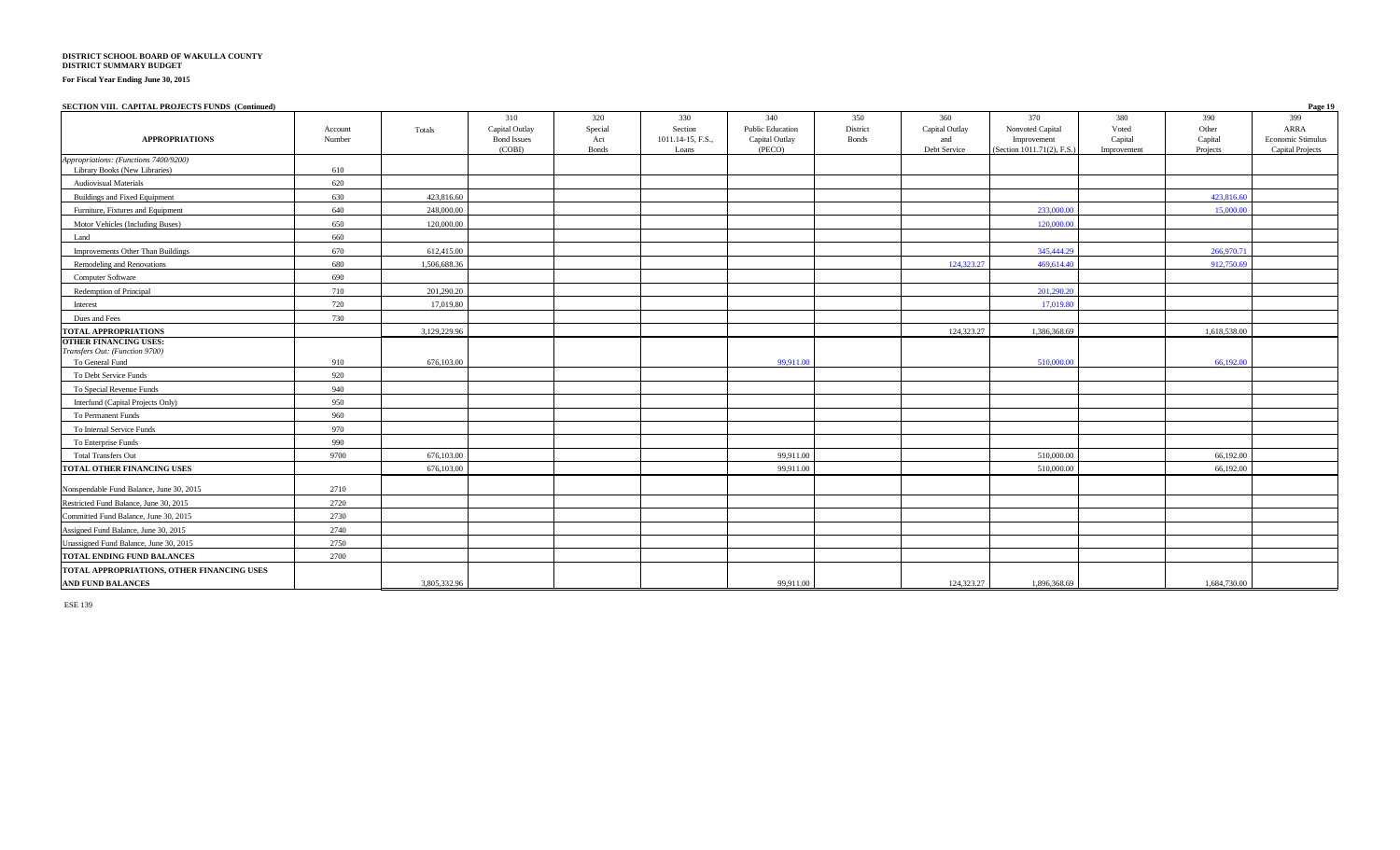| льсттон тых, тыхимический сид        | Account | $1 \mu_{\mathbf{S}}$ c 20 |
|--------------------------------------|---------|---------------------------|
| <b>ESTIMATED REVENUES</b>            | Number  |                           |
| <b>Federal Direct</b>                | 3100    |                           |
| Federal Through State and Local      | 3200    |                           |
| <b>State Sources</b>                 | 3300    |                           |
| <b>Local Sources</b>                 | 3400    |                           |
| <b>TOTAL ESTIMATED REVENUES</b>      |         |                           |
| <b>OTHER FINANCING SOURCES:</b>      |         |                           |
| Sale of Capital Assets               | 3730    |                           |
| <b>Loss Recoveries</b>               | 3740    |                           |
| Transfers In:                        |         |                           |
| From General Fund                    | 3610    |                           |
| From Debt Service Funds              | 3620    |                           |
| From Capital Projects Funds          | 3630    |                           |
| From Special Revenue Funds           | 3640    |                           |
| From Internal Service Funds          | 3670    |                           |
| From Enterprise Funds                | 3690    |                           |
| <b>Total Transfers In</b>            | 3600    |                           |
| <b>TOTAL OTHER FINANCING SOURCES</b> |         |                           |
| Fund Balance, July 1, 2014           | 2800    |                           |
| TOTAL ESTIMATED REVENUES, OTHER      |         |                           |
| FINANCING SOURCES AND FUND BALANCE   |         |                           |

### **SECTION IX. PERMANENT FUND - FUND 000 Page 20**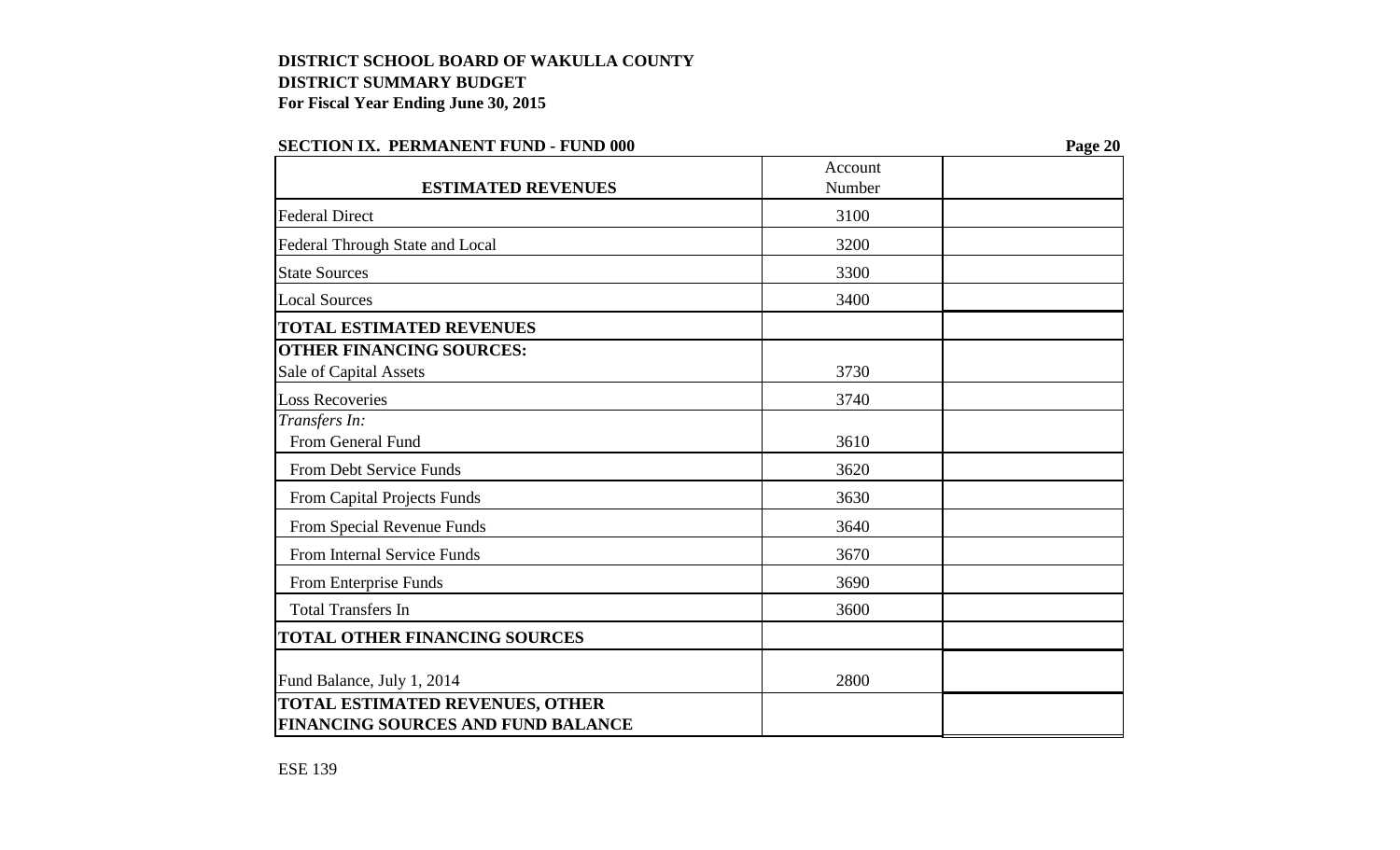| SECTION IX. PERMANENT FUND - FUND 000 (Continued)                              |              |        |          |                          |                           |                        |                      |                | Page 21 |
|--------------------------------------------------------------------------------|--------------|--------|----------|--------------------------|---------------------------|------------------------|----------------------|----------------|---------|
|                                                                                | Account      | Totals | Salaries | <b>Employee Benefits</b> | <b>Purchased Services</b> | <b>Energy Services</b> | Materials & Supplies | Capital Outlay | Other   |
| <b>APPROPRIATIONS</b>                                                          | Number       |        | 100      | 200                      | 300                       | 400                    | 500                  | 600            | 700     |
| Instruction                                                                    | 5000         |        |          |                          |                           |                        |                      |                |         |
| <b>Student Personnel Services</b>                                              | 6100         |        |          |                          |                           |                        |                      |                |         |
| <b>Instructional Media Services</b>                                            | 6200         |        |          |                          |                           |                        |                      |                |         |
| Instruction and Curriculum Development Services                                | 6300         |        |          |                          |                           |                        |                      |                |         |
| <b>Instructional Staff Training Services</b>                                   | 6400         |        |          |                          |                           |                        |                      |                |         |
| <b>Instructional-Related Technology</b>                                        | 6500         |        |          |                          |                           |                        |                      |                |         |
| Board                                                                          | 7100         |        |          |                          |                           |                        |                      |                |         |
| General Administration                                                         | 7200         |        |          |                          |                           |                        |                      |                |         |
| School Administration                                                          | 7300         |        |          |                          |                           |                        |                      |                |         |
| Facilities Acquisition and Construction                                        | 7400         |        |          |                          |                           |                        |                      |                |         |
| <b>Fiscal Services</b>                                                         | 7500         |        |          |                          |                           |                        |                      |                |         |
| <b>Central Services</b>                                                        | 7700         |        |          |                          |                           |                        |                      |                |         |
| <b>Student Transportation Services</b>                                         | 7800         |        |          |                          |                           |                        |                      |                |         |
| Operation of Plant                                                             | 7900         |        |          |                          |                           |                        |                      |                |         |
| Maintenance of Plant                                                           | 8100         |        |          |                          |                           |                        |                      |                |         |
| Administrative Technology Services                                             | 8200         |        |          |                          |                           |                        |                      |                |         |
| <b>Community Services</b>                                                      | 9100         |        |          |                          |                           |                        |                      |                |         |
| Debt Service                                                                   | 9200         |        |          |                          |                           |                        |                      |                |         |
| Other Capital Outlay                                                           | 9300         |        |          |                          |                           |                        |                      |                |         |
| <b>TOTAL APPROPRIATIONS</b>                                                    |              |        |          |                          |                           |                        |                      |                |         |
| <b>OTHER FINANCING USES</b>                                                    |              |        |          |                          |                           |                        |                      |                |         |
| Transfers Out: (Function 9700)                                                 |              |        |          |                          |                           |                        |                      |                |         |
| To General Fund                                                                | 910          |        |          |                          |                           |                        |                      |                |         |
| To Debt Service Funds                                                          | 920          |        |          |                          |                           |                        |                      |                |         |
| To Capital Projects Funds<br>To Special Revenue Funds                          | 930<br>940   |        |          |                          |                           |                        |                      |                |         |
| To Internal Service Funds                                                      | 970          |        |          |                          |                           |                        |                      |                |         |
| To Enterprise Funds                                                            | 990          |        |          |                          |                           |                        |                      |                |         |
| <b>Total Transfers Out</b>                                                     | 9700         |        |          |                          |                           |                        |                      |                |         |
| TOTAL OTHER FINANCING USES                                                     |              |        |          |                          |                           |                        |                      |                |         |
|                                                                                |              |        |          |                          |                           |                        |                      |                |         |
| Nonspendable Fund Balance, June 30, 2015                                       | 2710         |        |          |                          |                           |                        |                      |                |         |
| Restricted Fund Balance, June 30, 2015                                         | 2720         |        |          |                          |                           |                        |                      |                |         |
| Committed Fund Balance, June 30, 2015                                          | 2730         |        |          |                          |                           |                        |                      |                |         |
| Assigned Fund Balance, June 30, 2015<br>Unassigned Fund Balance, June 30, 2015 | 2740<br>2750 |        |          |                          |                           |                        |                      |                |         |
| <b>TOTAL ENDING FUND BALANCE</b>                                               | 2700         |        |          |                          |                           |                        |                      |                |         |
| TOTAL APPROPRIATIONS, OTHER FINANCING                                          |              |        |          |                          |                           |                        |                      |                |         |

**USES AND FUND BALANCE**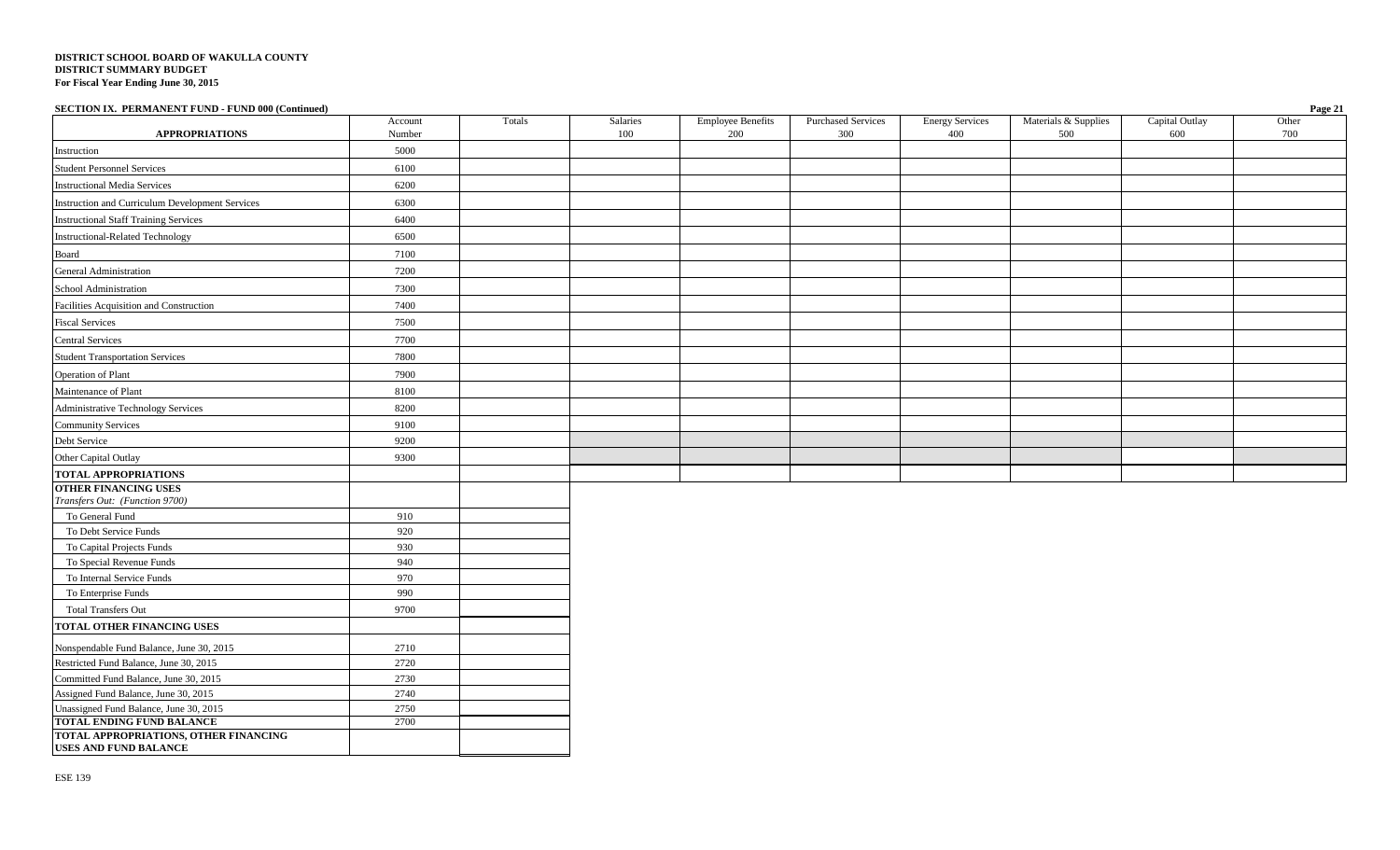| <b>SECTION X. ENTERPRISE FUNDS</b>                                                |         |            |                       |                       |                       |                       |             |                         | Page 22                 |
|-----------------------------------------------------------------------------------|---------|------------|-----------------------|-----------------------|-----------------------|-----------------------|-------------|-------------------------|-------------------------|
| <b>ESTIMATED REVENUES</b>                                                         | Account | Totals     | 911<br>Self-Insurance | 912<br>Self-Insurance | 913<br>Self-Insurance | 914<br>Self-Insurance | 915<br>ARRA | 921<br>Other Enterprise | 922<br>Other Enterprise |
| <b>OPERATING REVENUES:</b>                                                        | Number  |            | Consortium            | Consortium            | Consortium            | Consortium            | Consortium  | Programs                | Programs                |
| <b>Charges for Services</b>                                                       | 3481    | 102,600.00 |                       |                       |                       |                       |             | 102,600.00              |                         |
| Charges for Sales                                                                 | 3482    |            |                       |                       |                       |                       |             |                         |                         |
| Premium Revenue                                                                   | 3484    |            |                       |                       |                       |                       |             |                         |                         |
|                                                                                   |         |            |                       |                       |                       |                       |             |                         |                         |
| Other Operating Revenue                                                           | 3489    | 102,600.00 |                       |                       |                       |                       |             | 102,600.00              |                         |
| <b>Total Operating Revenues</b>                                                   |         |            |                       |                       |                       |                       |             |                         |                         |
| <b>IONOPERATING REVENUES:</b><br>Investment Income                                | 3430    |            |                       |                       |                       |                       |             |                         |                         |
|                                                                                   | 3440    |            |                       |                       |                       |                       |             |                         |                         |
| Gifts, Grants and Bequests<br>Other Miscellaneous Local Sources                   | 3495    |            |                       |                       |                       |                       |             |                         |                         |
|                                                                                   |         |            |                       |                       |                       |                       |             |                         |                         |
| <b>Loss Recoveries</b>                                                            | 3740    |            |                       |                       |                       |                       |             |                         |                         |
| Gain on Disposition of Assets                                                     | 3780    |            |                       |                       |                       |                       |             |                         |                         |
| <b>Total Nonoperating Revenues</b>                                                |         |            |                       |                       |                       |                       |             |                         |                         |
| ransfers In:<br>From General Fund                                                 | 3610    |            |                       |                       |                       |                       |             |                         |                         |
| From Debt Service Funds                                                           | 3620    |            |                       |                       |                       |                       |             |                         |                         |
| From Capital Projects Funds                                                       | 3630    |            |                       |                       |                       |                       |             |                         |                         |
| From Special Revenue Funds                                                        | 3640    |            |                       |                       |                       |                       |             |                         |                         |
| Interfund Transfers (Enterprise Funds Only)                                       | 3650    |            |                       |                       |                       |                       |             |                         |                         |
| From Permanent Funds                                                              | 3660    |            |                       |                       |                       |                       |             |                         |                         |
| From Internal Service Funds                                                       | 3670    |            |                       |                       |                       |                       |             |                         |                         |
| Total Transfers In                                                                | 3600    |            |                       |                       |                       |                       |             |                         |                         |
| Net Position, July 1, 2014                                                        | 2880    | 27,062.46  |                       |                       |                       |                       |             | 27,062.46               |                         |
| TOTAL OPERATING REVENUES, NONOPERATING<br>REVENUES, TRANSFERS IN AND NET POSITION |         | 129,662.46 |                       |                       |                       |                       |             | 129,662.46              |                         |
| <b>ESTIMATED EXPENSES</b>                                                         | Object  |            |                       |                       |                       |                       |             |                         |                         |
| <b>OPERATING EXPENSES:</b> (Function 9900)                                        |         |            |                       |                       |                       |                       |             |                         |                         |
| Salaries                                                                          | 100     |            |                       |                       |                       |                       |             |                         |                         |
| <b>Employee Benefits</b>                                                          | 200     |            |                       |                       |                       |                       |             |                         |                         |
| <b>Purchased Services</b>                                                         | 300     | 102,600.00 |                       |                       |                       |                       |             | 102,600.00              |                         |
| <b>Energy Services</b>                                                            | 400     |            |                       |                       |                       |                       |             |                         |                         |
| Materials and Supplies                                                            | 500     |            |                       |                       |                       |                       |             |                         |                         |
| Capital Outlay                                                                    | 600     |            |                       |                       |                       |                       |             |                         |                         |
| Other (including Depreciation)                                                    | 700     |            |                       |                       |                       |                       |             |                         |                         |
| <b>Total Operating Expenses</b>                                                   |         | 102,600.00 |                       |                       |                       |                       |             | 102,600.00              |                         |
| <b>IONOPERATING EXPENSES: (Function 9900)</b>                                     |         |            |                       |                       |                       |                       |             |                         |                         |
| Interest                                                                          | 720     |            |                       |                       |                       |                       |             |                         |                         |
| Loss on Disposition of Assets                                                     | 810     |            |                       |                       |                       |                       |             |                         |                         |
| <b>Total Nonoperating Expenses</b>                                                |         |            |                       |                       |                       |                       |             |                         |                         |
| Transfers Out: (Function 9700)                                                    |         |            |                       |                       |                       |                       |             |                         |                         |
| To General Fund                                                                   | 910     |            |                       |                       |                       |                       |             |                         |                         |
| To Debt Service Funds                                                             | 920     |            |                       |                       |                       |                       |             |                         |                         |
| To Capital Projects Funds                                                         | 930     |            |                       |                       |                       |                       |             |                         |                         |
| To Special Revenue Funds                                                          | 940     |            |                       |                       |                       |                       |             |                         |                         |
| Interfund Transfers (Enterprise Funds Only)                                       | 950     |            |                       |                       |                       |                       |             |                         |                         |
| To Permanent Funds                                                                | 960     |            |                       |                       |                       |                       |             |                         |                         |
| To Internal Service Funds                                                         | 970     |            |                       |                       |                       |                       |             |                         |                         |
| <b>Total Transfers Out</b>                                                        | 9700    |            |                       |                       |                       |                       |             |                         |                         |
| Net Position, June 30, 2015                                                       | 2780    | 27,062.46  |                       |                       |                       |                       |             | 27,062.46               |                         |
| TOTAL OPERATING EXPENSES, NONOPERATING                                            |         |            |                       |                       |                       |                       |             |                         |                         |
| <b>EXPENSES, TRANSFERS OUT AND NET POSITION</b>                                   |         | 129,662.46 |                       |                       |                       |                       |             | 129,662.46              |                         |